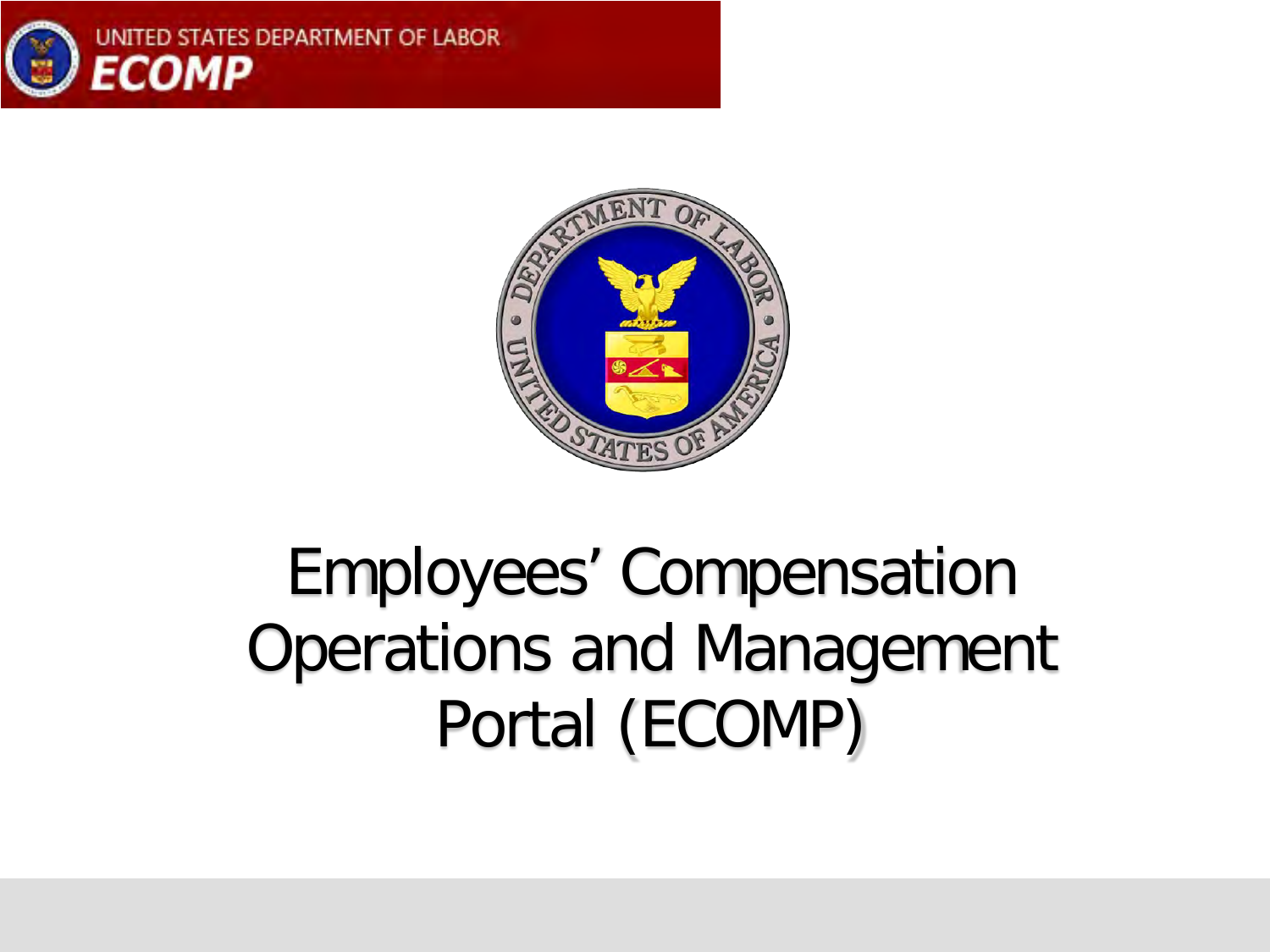### ECOMP Contacts at DFEC

### **Christopher Revenaugh** – ECOMP Agency Liaison

**Derek Tukenmez** – ECOMP Agency Liaison

### **Julia A. Tritz** – Chief, Technical Assistance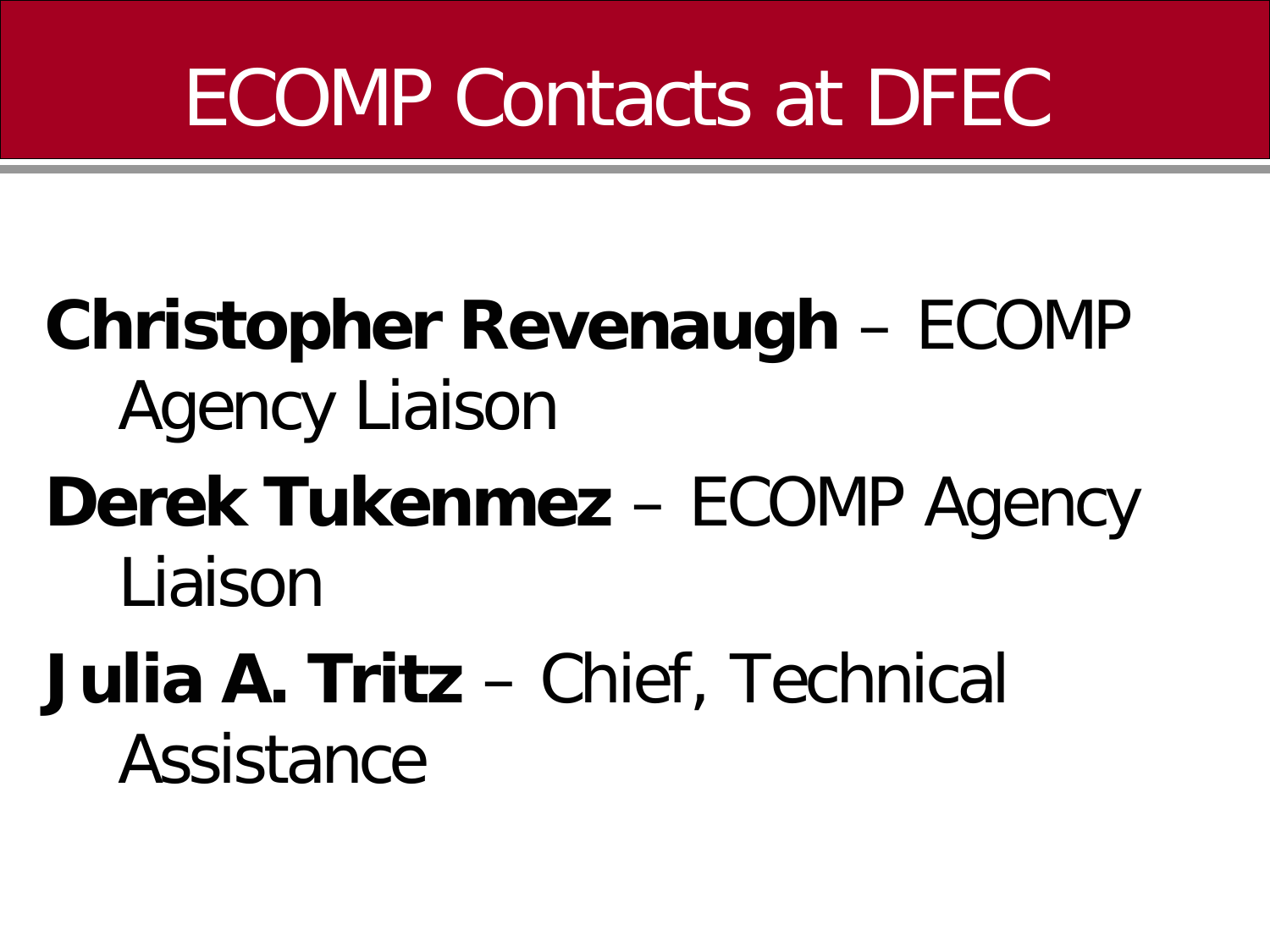### ECOMP Overview

ECOMP is a web-based application accessible via the DOL public Internet site. Through this portal, federal workers and their employers may:

- 1. Electronically file OSHA 301s, CA-1s, CA-2s, CA-7s and CA-6s;
- 2. Track the exact status of any form or document submitted via ECOMP (e.g., Pending Supervisor Approval, with Agency Reviewer, Received by OWCP, etc.); and
- 3. Electronically upload and submit documents to DFEC's case files.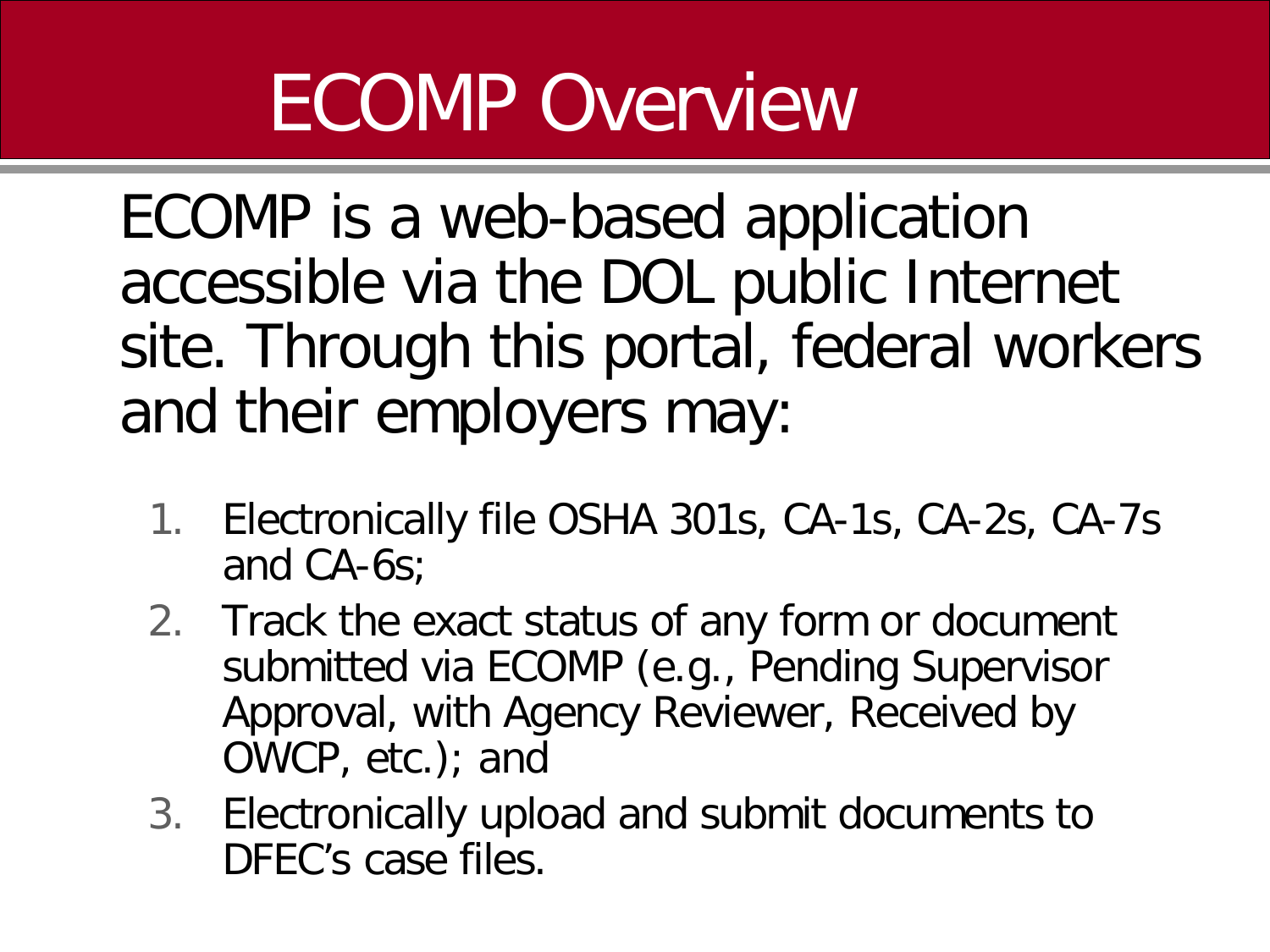### ECOMP Advantages

- **Provides a solution for filing forms** electronically with no cost to users or employing agencies
- Supports the submission of attachments by employees, witnesses, supervisors, medical providers, etc.
- **Publicly Accessible on the web, requiring no** special downloads
- **ECOMP** will assist users in completing forms
- **Ensured support for form or process changes,** since OWCP manages the site.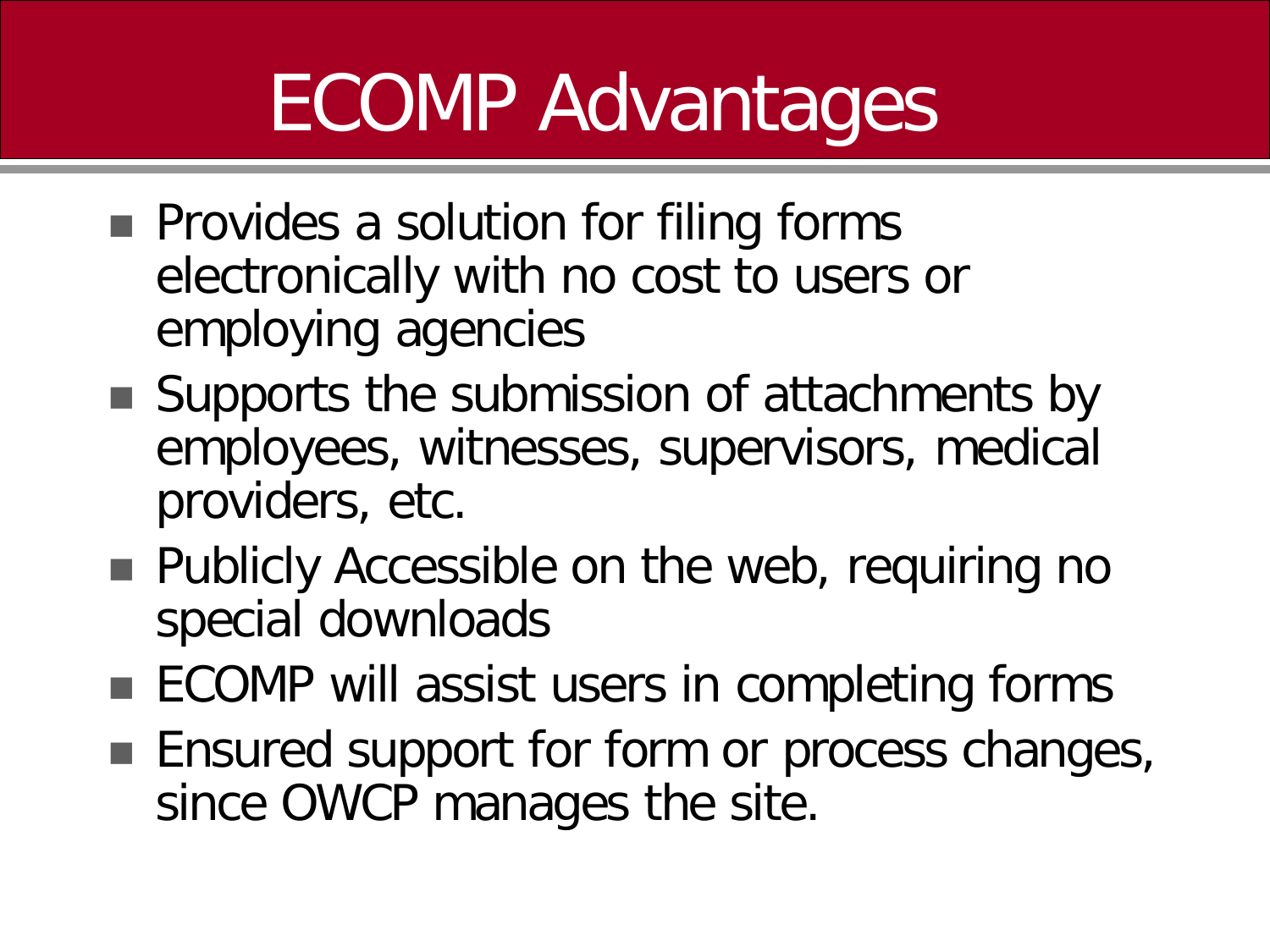### Who Benefits from ECOMP

### **Agencies**

- Those without electronic filing capability can now participate at no cost
- ECOMP will notify authorized agency personnel of form inactivity using email blasts. This will assist agencies in tracking their POWER Initiative performance.

Claimants

- Claims will be delivered more quickly and with supporting evidence, allowing for faster case-creation, adjudication, benefit delivery and improved customer service.
- They can get the status of their forms directly from ECOMP instead of contacting OWCP or their employer for updates

DFEC

- Reduction in contractor costs for data entry during case creation
- Reduction in handling of paper
- Attachments will allow DFEC to potentially adjudicate cases without any development
- Quicker adjudication of claims promotes faster intervention in cases requiring disability management.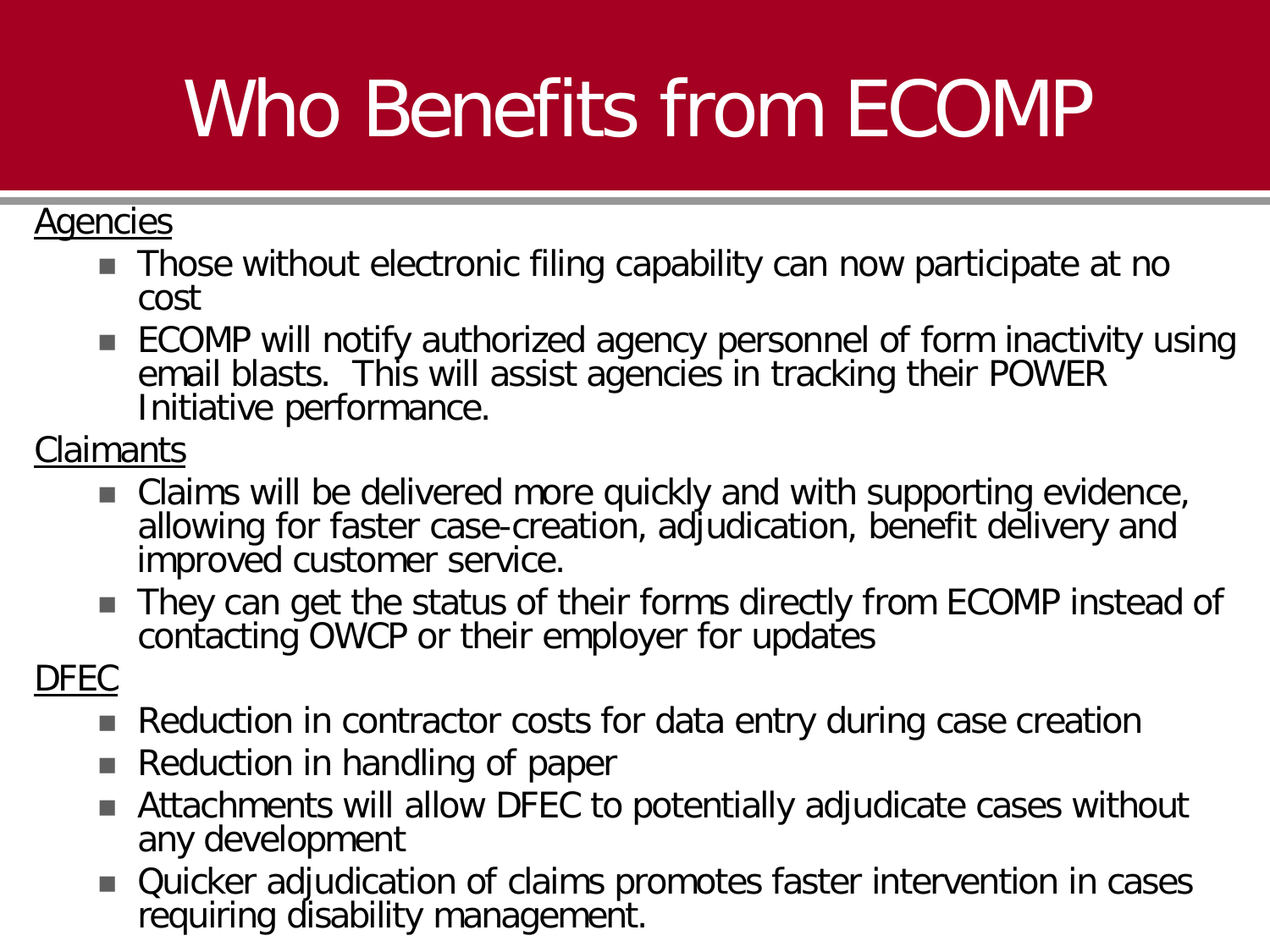### Starting the Process – The MOU

- DOL and the agency enter into a Memorandum of Understanding (MOU) which establishes an agreement for the transferring of data between ECOMP and iFECs.
- All or part of an agency may participate in ECOMP; however, sub-agencies may not enter into an MOU unless sanctioned by their parent agency.
- MOU must be signed by your agency's Designated Approval Authority (DAA)
- OWCP Acting Director Gary Steinberg is DOL's DAA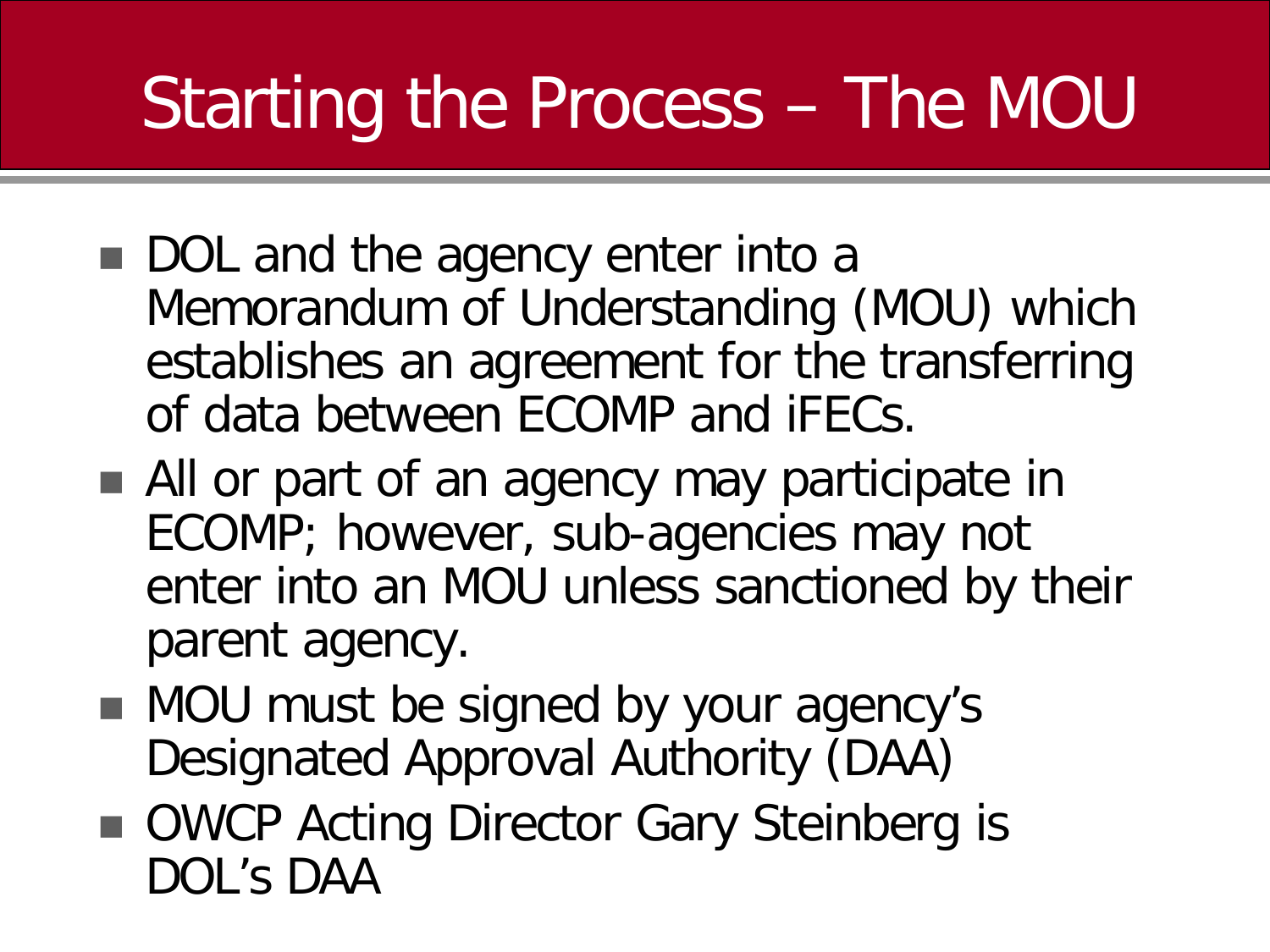## ECOMP MOU

### **MOU Steps:**

- Request MOU from Julia Tritz, TA Branch Chief ([Tritz.Julia@dol.gov](mailto:Tritz.Julia@dol.gov))
- Review and respond with any comments or requested revisions
- Once approved, two copies of MOU signed by Mr. Steinberg will be sent
- Return one copy signed by your DAA, keep one copy for your records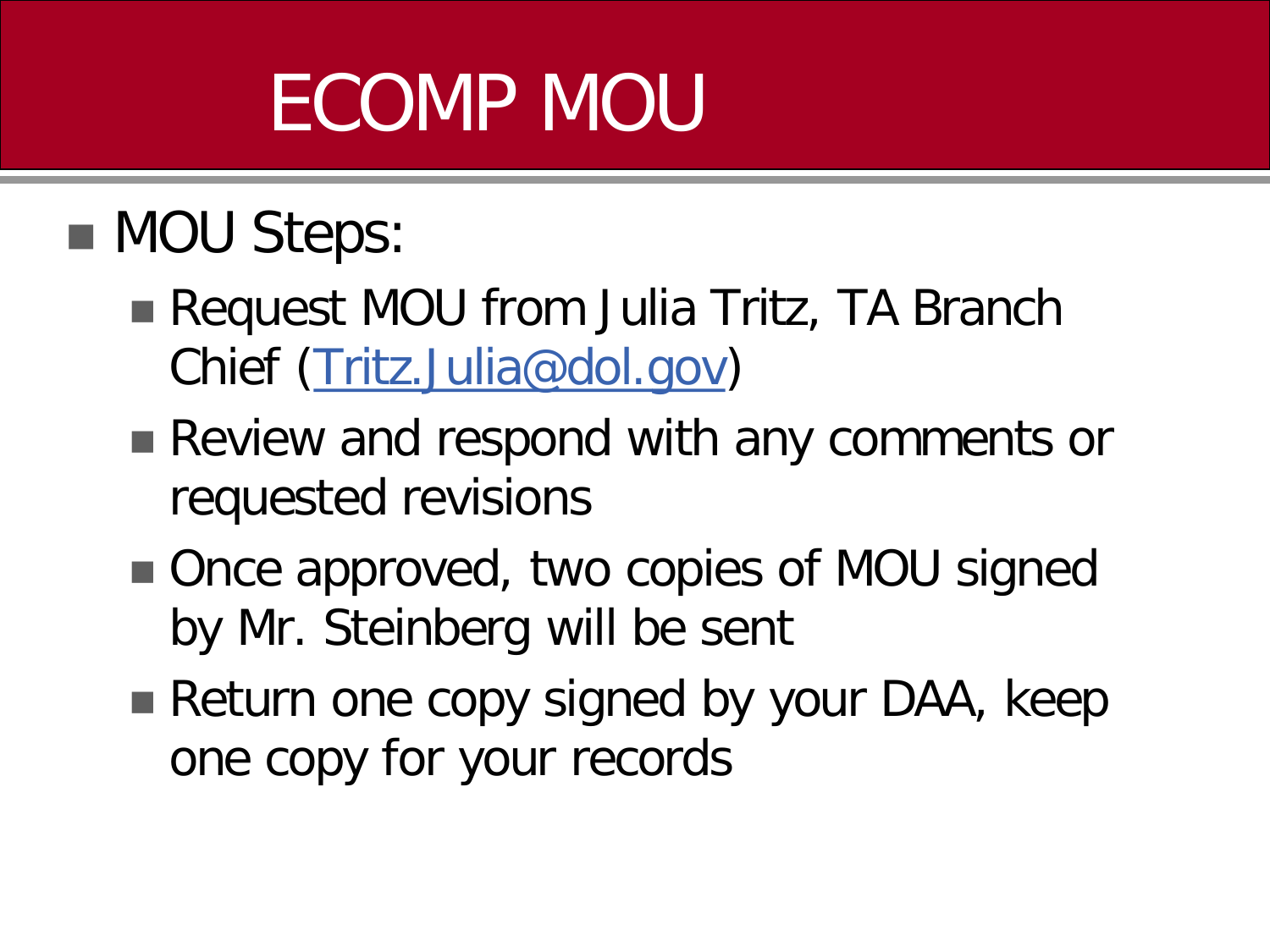## ECOMP MOU

### ■ Post-MOU:

- You will be contacted for assistance with initial setup of Agency Maintenance functions
- You will be provided with access to the ECOMP training site
- Agency Toolkit will be provided to introduce ECOMP to your agency
- Designated OWCP staff will be available to support you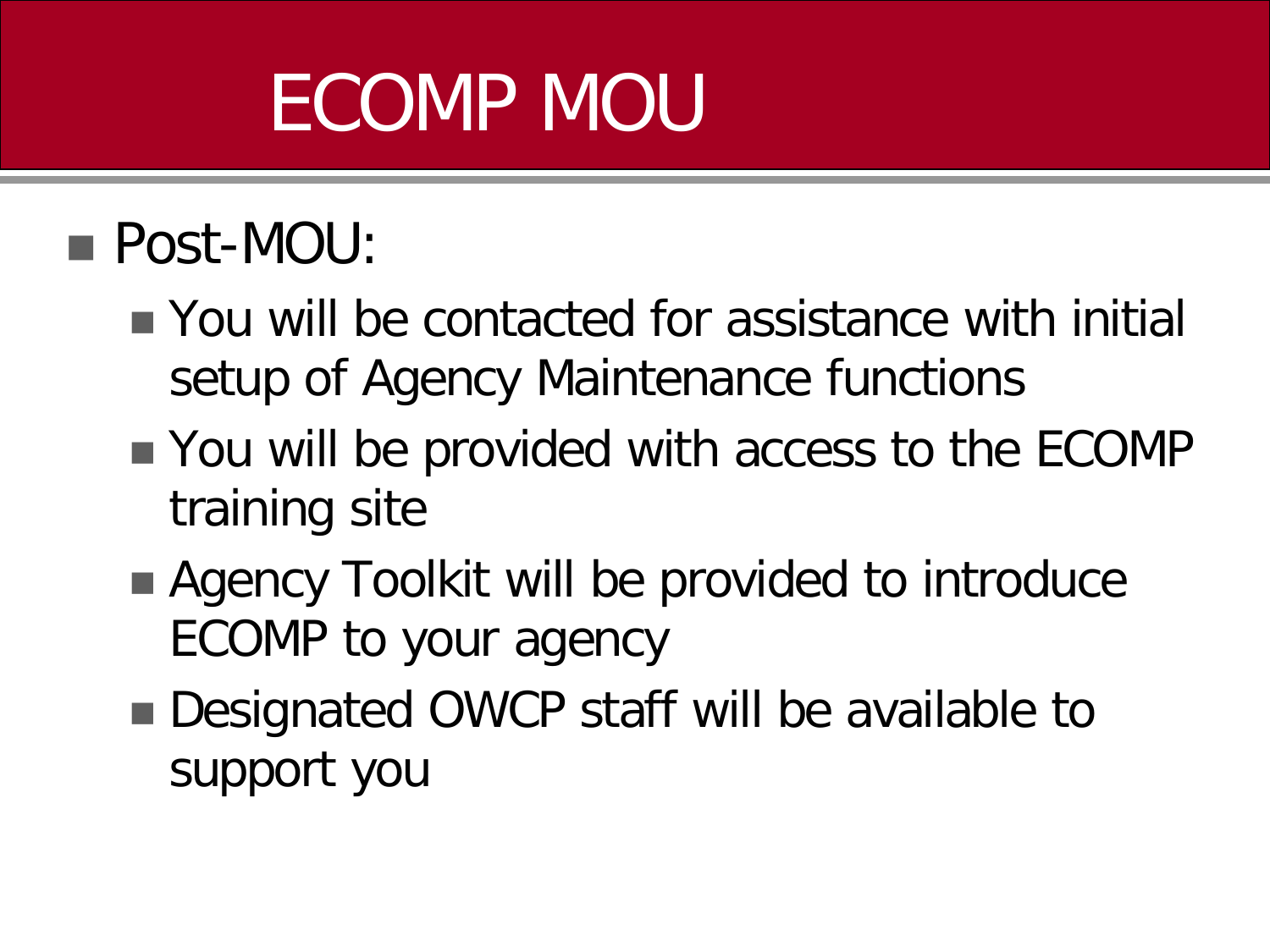# Agency Toolkit

### Revenaugh, Christopher M - OWCP

From: Sent: To: Subject: Revenaugh, Christopher M - OWCP Monday, February 20, 2012 8:35 PM Revenaugh, Christopher M - OWCP Introducing ECOMP



UNITED STATES DEPARTMENT OF LABOR **ECOMP** 

**Christopher Revenaugh** 





### Have you been hurt on the job?

Federal Employees and Contractors: If you are a Federal employee or a contractor who has sustained a work-related injury or illness, you may use this portal to report the incident or illness to your supervisor using OSHA's Form 301 (Injury and Illness Incident Report).

Federal Employees Only: If you are a Federal employee you may also file a claim for benefits under the Federal Employees' Compensation Act

### UNITED STATES DEPARTMENT OF LABOR **ECOMP**

# **ECOMP For Supervisors**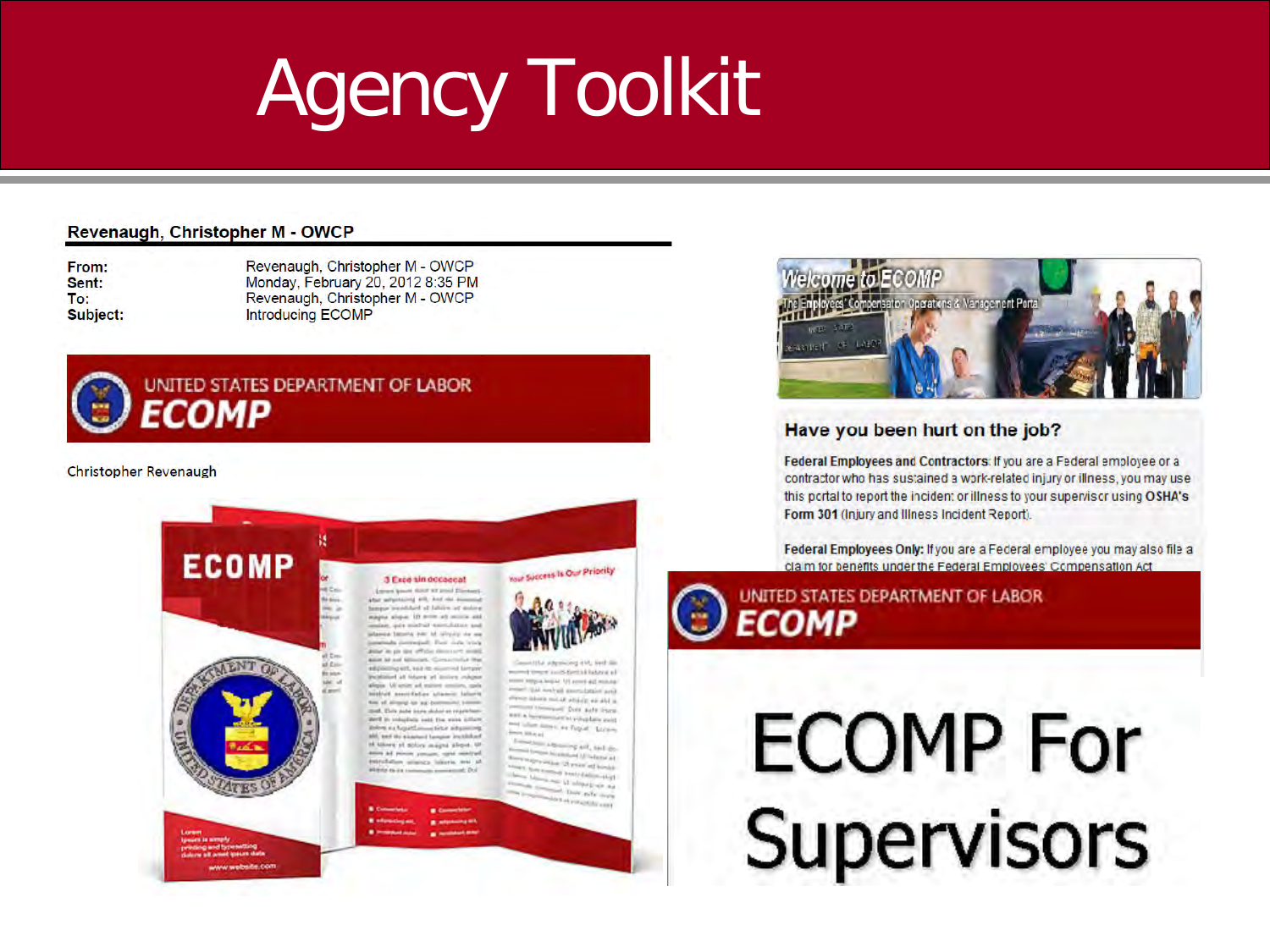## ECOMP Training Modules

- **Training modules are available on the** ECOMP home page
- **Printable text instructions**
- Narrated videos demonstrating how to perform functions in ECOMP
- Modules available for all users from the injured worker filing a form to the National Workers' Compensation Program Manager managing ECOMP for the agencyand everyone in between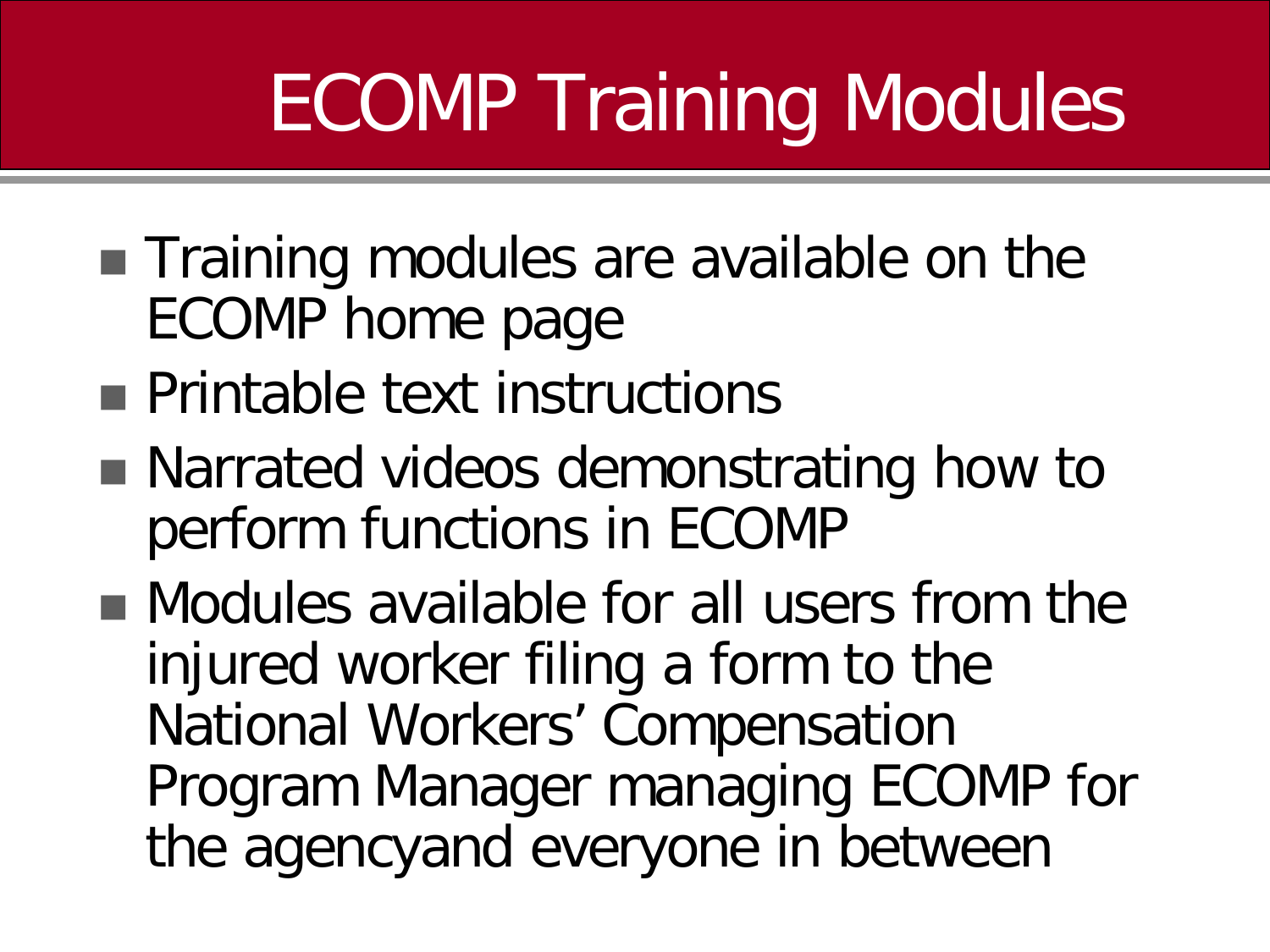# ECOMP Training Modules

- Self- guided training modules provide detailed instructions to users
	- Claimants and Supervisors receive instructions on how to file and track forms.
	- Safety and workers' compensation staff are provided training on how to review forms and track work flow
	- National Program Managers are provided with instructions on how to structure ECOMP to best manage the agency's workers' compensation program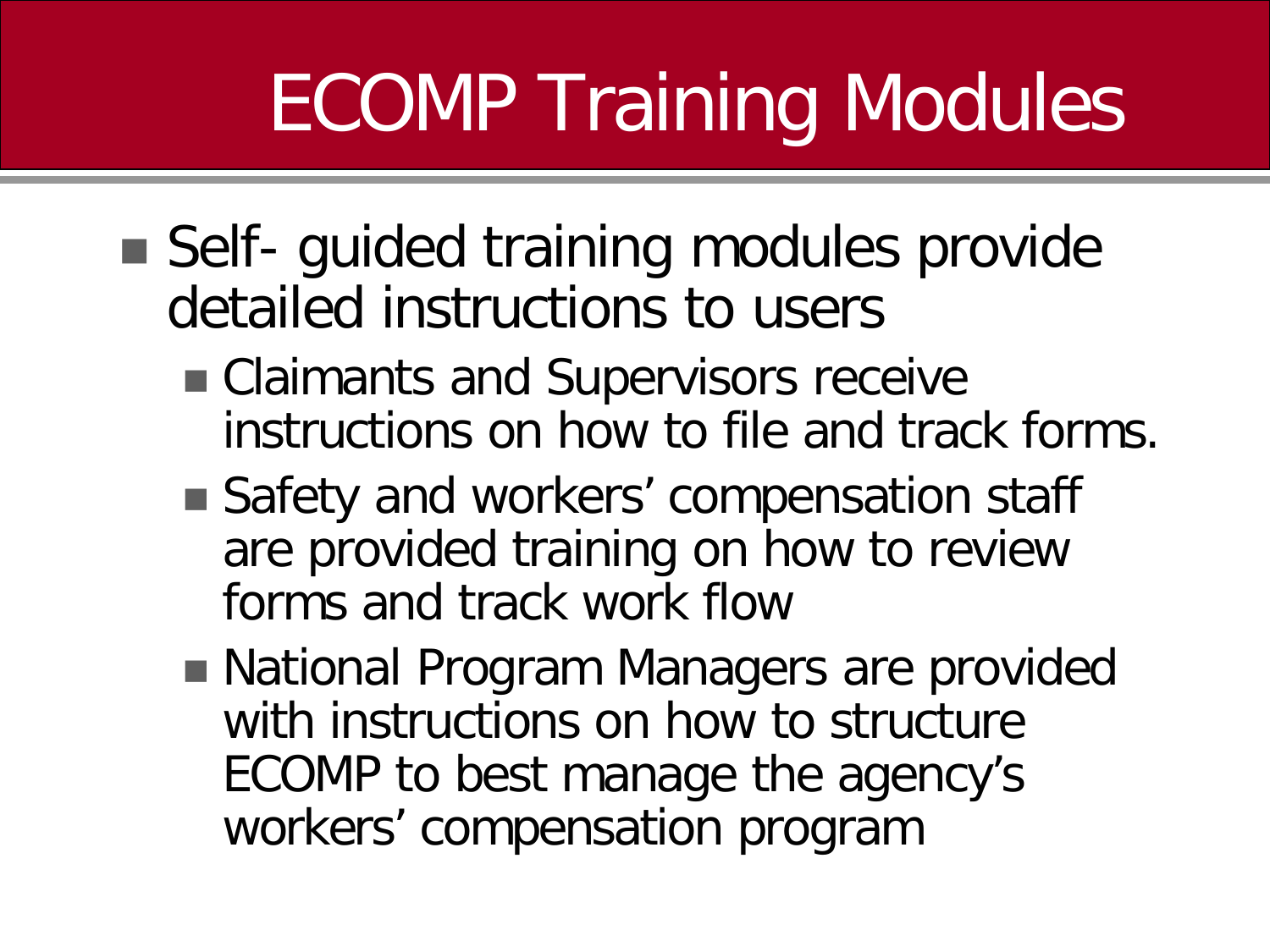### ECOMP Training Modules



### **Case Stakeholders**

- Upload Document to an **Existing Case**
- Agency Query System  $(AGS)$

### **Reviewers**

- **Agency Reviewers**
- OSHA Record Keepers

### **Administration**

**Agency Maintenance** ECOMP/DFEC

### Help

· Africa in

Uploading Documents to **FECA Case Files** 

**Electronic Document** Submission Frequently Asked Questions

OSHA Record Keeper User...

Agency Reviewer User Guide

Agency Maintenance Help



Federal Employees and Contractors: If you are a Federal employee or a contractor who has sustained a work-related injury or illness, you may use this portal to report the incident or illness to your supervisor using OSHA's Form 301 (Injury and Illness Incident Report).

Federal Employees Only: If you are a Federal employee you may also file a claim for benefits under the Federal Employees' Compensation Act (FECA). You may initiate a new claim by filing either form CA-1 (Federal Employee's Notice of Traumatic Injury and Claim for Continuation of Pay/Compensation) or form CA-2 (Notice of Occupational Disease and Claim for Compensation). You may also file form CA-7 (Claim for Compensation) if you have an existing FECA case. After completing your information, your claim will be forwarded to your supervisor for review and submission to the Office of Workers' Compensation Programs.

To access ECOMP, please sign in with the link below. If you have not previously used ECOMP, you will first need to register to create an account.



### **Need to upload a document?**

Use the link below to upload documents into an existing case. You may upload documents which are appropriate for incorporation into the official case record, such as letters, witness statements, medical reports, or any other documentation pertinent to the claim. Documents may be uploaded by the claimant or anyone with an interest in the case, including representatives, medical providers and employing agency personnel. You will need the official case number and other identifiers associated with the target case in order to use the upload function.

NOTE: Do not upload medical bills using this website. Bills should be submitted to OWCP's Central Bill **Processing Center** 

**Upload Document** 

### **Agency Reviewers & OSHA Record Keepers**

If you have been designated as an Agency Reviewer or OSHA Record keeper for your agency, please sign in with the link below. If you have not previously used ECOMP, please sign in with the user account information which was emailed to you.

Reviewer Sign In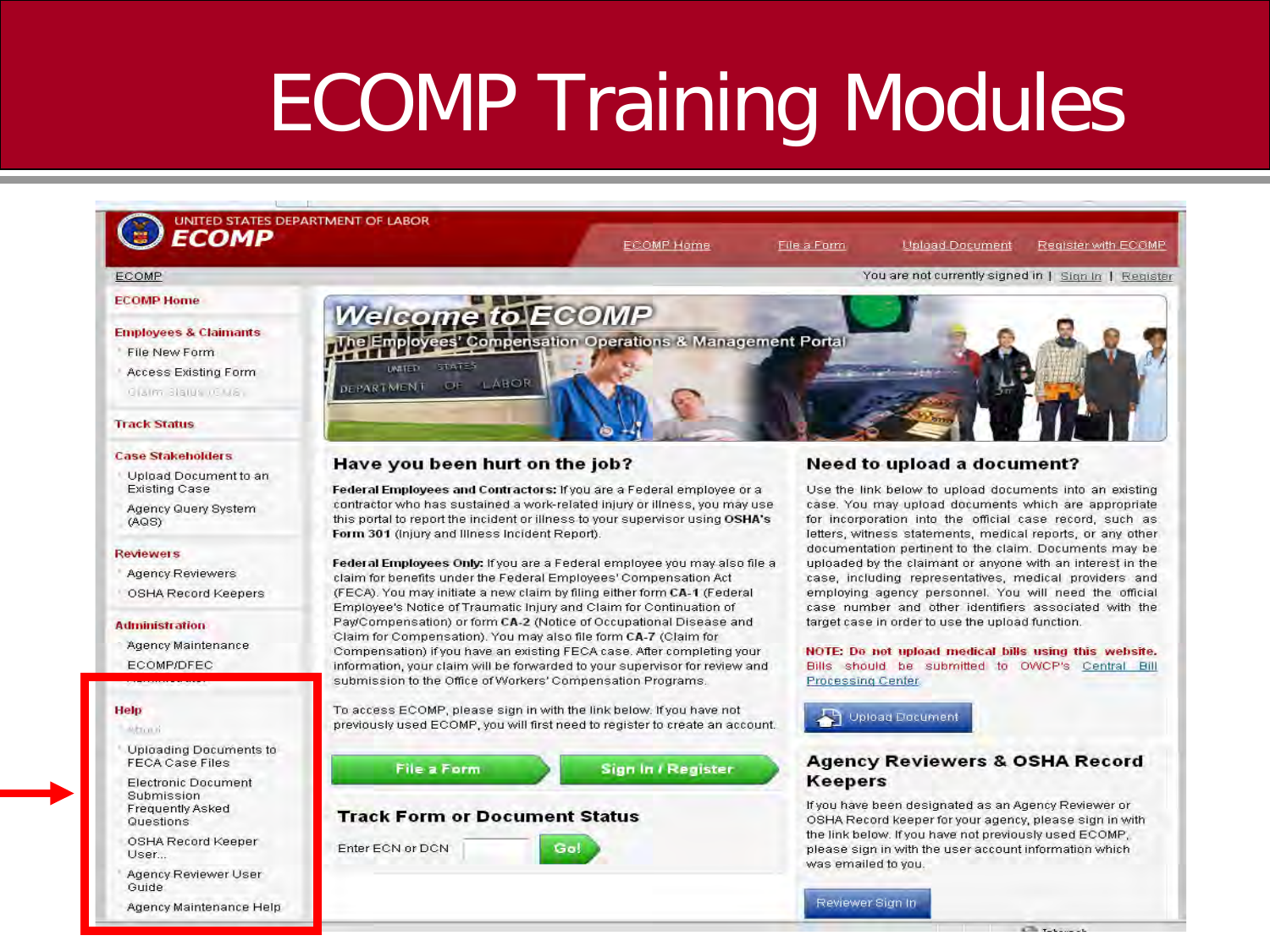### ECOMP Test Drive

- Once the structure is completed, the agency hierarchy is loaded into a special version of the ECOMP system.
- This "playground" is identical to the production version of ECOMP in every way
- Allows agency users to become familiar with the look, feel, and function of ECOMP before having to work with live data.
- Once you are comfortable with the system and have fine-tuned your structure and settings, the structure and settings are loaded into production (test data is not).
- **This unique approach ensures that when you go live,** the system responds exactly the way you want it to respond.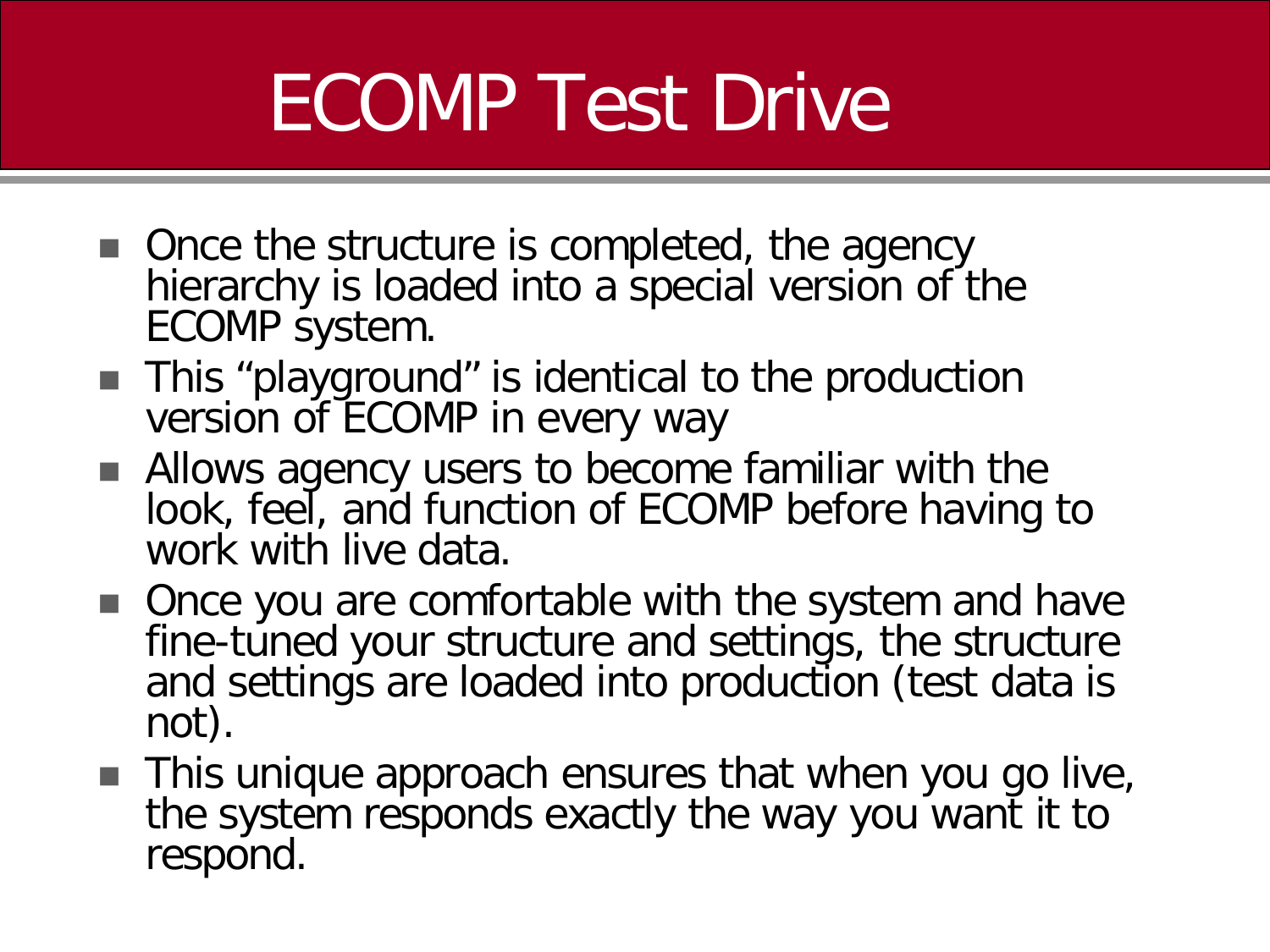### Setting up your Agency Hierarchy

- ECOMP provides agencies with the flexibility to customize your agency hierarchy in ECOMP with 2 benefits:
	- **This allows you to provide meaningful** geographical job site information to the claimants without changing your agency chargeback structure in iFECS
	- You can assign safety and workers' compensation management functions to appropriate staff for their assigned areas/locations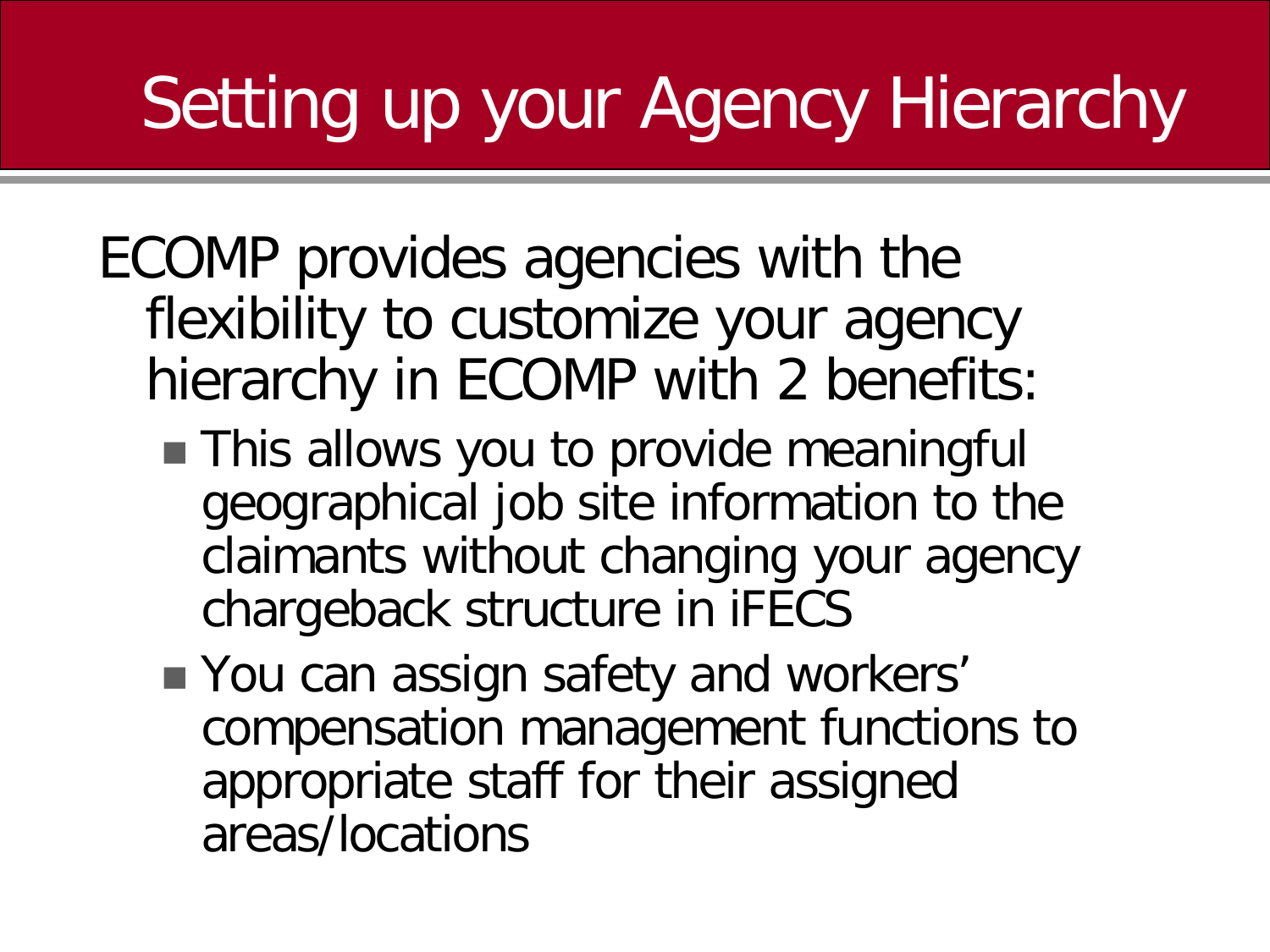## Agency Hierarchy in ECOMP

- ■Department **Agency Group Agency** ■Division **Duty Station**
- Agency Groups are created to manage sub-organizations with similar needs
- **Structure will vary depending on size of** department/agency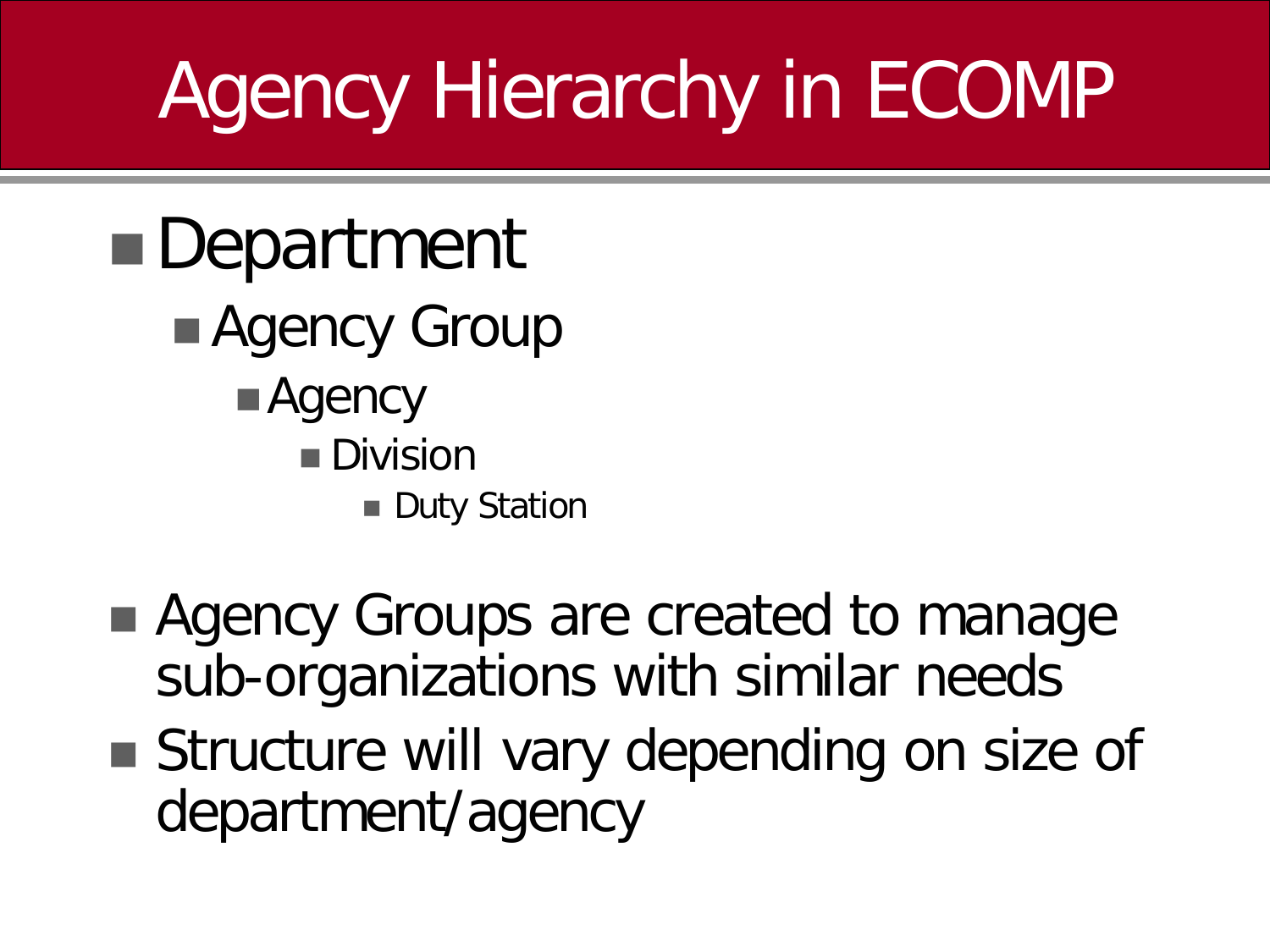## Agency Hierarchy in ECOMP

|       | DEPARTMENT                   |     |                                 | <b>CB CODE AGENCY GROUP NAM</b>                                                |                             |                                                                                                  |              |                                                                                          |
|-------|------------------------------|-----|---------------------------------|--------------------------------------------------------------------------------|-----------------------------|--------------------------------------------------------------------------------------------------|--------------|------------------------------------------------------------------------------------------|
| 31    | DEPARTMENT OF LABOR          |     | 1116-GB                         | OWCP - OFFICE OF WC                                                            |                             |                                                                                                  |              |                                                                                          |
| 32    | DEPARTMENT OF LABOR          |     | 1116-EC                         | OWCP - OFFICE OF WC                                                            |                             |                                                                                                  |              |                                                                                          |
| 33    | DEPARTMENT OF LABOR          |     | 1116-EB                         | OWCP - OFFICE OF WC                                                            |                             |                                                                                                  |              |                                                                                          |
| 34    | DEPARTMENT OF LABOR          | 111 |                                 | <b>UNITED STATES DEPARTMENT OF LABOR</b>                                       |                             |                                                                                                  |              | AGENCY MAINTENANCE USER                                                                  |
| 35    | DEPARTMENT OF LABOR          | 111 | G<br><b>ECOMP</b>               |                                                                                |                             | <b>ECOMP Home</b>                                                                                |              | Maintenance Home Manage Organizations<br>Manage Users<br>Help                            |
| 36    | DEPARTMENT OF LABOR          | 111 |                                 | ECOMP / Administration / Organizations<br>OWCP-Office of Workers' Compensation |                             | <b>OWCP-DIVISION OF FEDERAL</b>                                                                  |              | Signed in as Derek Tukenmez   Sign Out   Account<br><b>OWCP-DFEC-NATIONAL OFFICE-WCC</b> |
| 37    | DEPARTMENT OF LABOR          | 111 | Programs                        |                                                                                |                             | <b>EMPLOYEES' COMPENSATION</b>                                                                   |              |                                                                                          |
| 38    | DEPARTMENT OF LABOR          | 111 | 6 Agencies in this Agency-Group | Search                                                                         | 12 Divisions in this Agency | Search                                                                                           |              | 2 Duty Stations in this Division<br>Search                                               |
| 39    |                              |     | sle                             | 1110 - OWCP-DIVISION OF ENERGY EMPLO<br>1111 - OWCP-ALL OTHER, NOT OTHERWIS.   |                             | <b>4</b> 1116-AB - DFEC-BOSTON DISTRICT OFFICE<br><b>4 1116-BB - DFEC-NEW YORK DISTRICT OFFI</b> | $\checkmark$ | <b>Branch of Technical Assistance</b><br>Julia Tritz                                     |
|       | DEPARTMENT OF LABOR          | 111 |                                 | 1116 - OWCP-DIVISION OF FEDERAL EMPL                                           |                             | 1116-CB - DFEC-PHILA DIST. OFF-SUITE 78                                                          |              | 200 Constitution Ave NW Room 300<br>Washington, DC 20010                                 |
| н     | <b>MIY OSHA A OWEP A SOL</b> |     |                                 | 1117 - OWCP-DIV OF LSHW COMPENSATION                                           |                             | <b>A:</b> 1116-DB - DFEC-JACKSONVILLE DISTRICT                                                   |              | OWCP-DFEC-NATIONAL OFFICE-WCC                                                            |
|       |                              |     |                                 | 1118 - OWCP-DIVISION OF COAL MINE WO                                           |                             | 1116-EB - DFEC-CLEVELAND DISTRICT OF                                                             |              | CATHY NIXON<br>200 CONST AVENUE, NW, ROOM S-3524                                         |
| Ready |                              |     |                                 |                                                                                |                             | 1116-EC - DFEC-CHICAGO DISTRICT OFFICE                                                           |              | WASHINGTON, DC 20210                                                                     |
|       |                              |     |                                 |                                                                                |                             | 1116-FB - DFEC-DALLAS DISTRICT OFFICE                                                            |              |                                                                                          |
|       |                              |     |                                 |                                                                                |                             | 1116-GB - DFEC-KANSAS CITY DISTRICT O                                                            |              |                                                                                          |
|       |                              |     |                                 |                                                                                | չ                           | 1116-HB - DFEC-DENVER DISTRICT OFFICE<br>1116-JB - DFEC-SAN FRANCISCO DISTRIC                    |              |                                                                                          |
|       |                              |     |                                 |                                                                                | ele.                        | 1116-KB - DFEC-SEATTLE DISTRICT OFFICE                                                           |              |                                                                                          |
|       |                              |     |                                 |                                                                                |                             | 1116-NO - OWCP-DFEC-NATIONAL OFFICE-.                                                            |              |                                                                                          |
|       |                              |     |                                 |                                                                                |                             |                                                                                                  |              |                                                                                          |
|       |                              |     |                                 |                                                                                |                             |                                                                                                  |              |                                                                                          |
|       |                              |     |                                 |                                                                                |                             |                                                                                                  |              |                                                                                          |
|       |                              |     |                                 |                                                                                |                             |                                                                                                  |              |                                                                                          |
|       |                              |     |                                 |                                                                                |                             |                                                                                                  |              |                                                                                          |
|       |                              |     |                                 | Group Selected Agencies<br>Set Property                                        |                             | Set Property<br>Legend of Icons<br><b>JULI</b>                                                   |              | New Station<br>Delete Station<br><b>I</b> .                                              |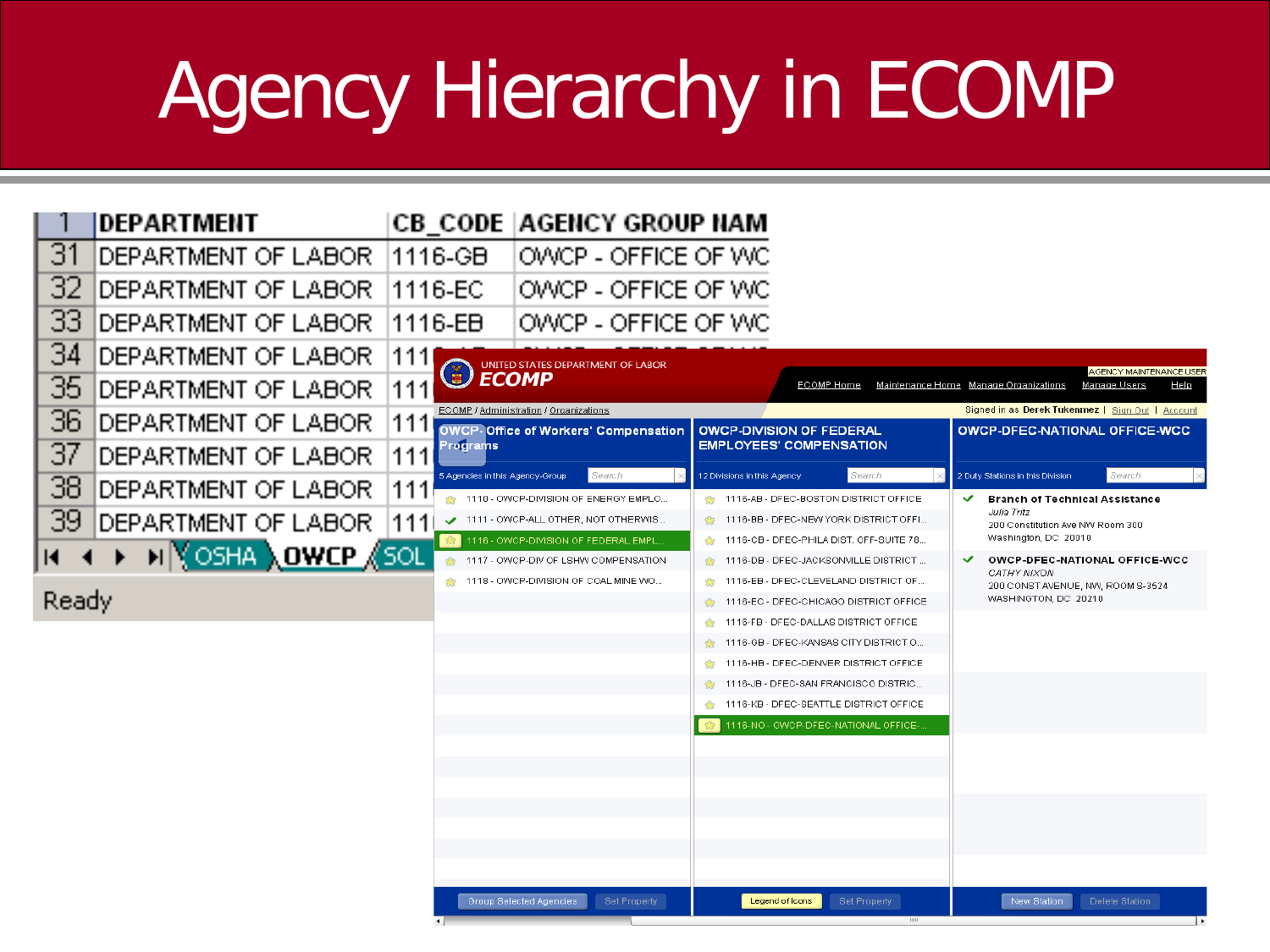### Agency Hierarchy – Employee Registration

| ECOMP / Register                                                                                     | You are not currently signed in   Sign in   Register                                                                                                                                                                       |  |  |  |  |  |  |  |
|------------------------------------------------------------------------------------------------------|----------------------------------------------------------------------------------------------------------------------------------------------------------------------------------------------------------------------------|--|--|--|--|--|--|--|
| <b>ECOMP Home</b>                                                                                    | <b>Register for ECOMP</b>                                                                                                                                                                                                  |  |  |  |  |  |  |  |
| <b>Employees &amp; Claimants</b><br>File New Form<br>Access Existing Form<br>inflamm Status in Oilly | Your ECOMP account enables you to file and manage forms with the Department of Labor OWCP. Your account is covered under the<br>Privacy Act, If you already have an account you can Sign In here.<br><b>Account Basics</b> |  |  |  |  |  |  |  |
| <b>Track Status</b>                                                                                  | Employee name (first, middle, last)<br>First<br>Aliciale<br>Last                                                                                                                                                           |  |  |  |  |  |  |  |
| <b>Government Organization</b>                                                                       | What part of the government were you working for at the time of your injury?                                                                                                                                               |  |  |  |  |  |  |  |
| Department                                                                                           | - Filter by State -<br>DEPARTMENT OF LABOR<br>$\blacktriangledown$<br>▼                                                                                                                                                    |  |  |  |  |  |  |  |
| Agency-Group                                                                                         | OWCP - OFFICE OF WORKERS' COMPENSATION PROC<br>▼                                                                                                                                                                           |  |  |  |  |  |  |  |
|                                                                                                      | DIVISION OF FEDERAL EMPLOYEES' COMPENSATIO<br>DFEC-JACKSONVILLE DISTRICT OFFICE                                                                                                                                            |  |  |  |  |  |  |  |
|                                                                                                      |                                                                                                                                                                                                                            |  |  |  |  |  |  |  |
| Duty station                                                                                         | DFEC-JACKSONVILLE DISTRICT OFFICE<br>JAC KSONVILLE, FL                                                                                                                                                                     |  |  |  |  |  |  |  |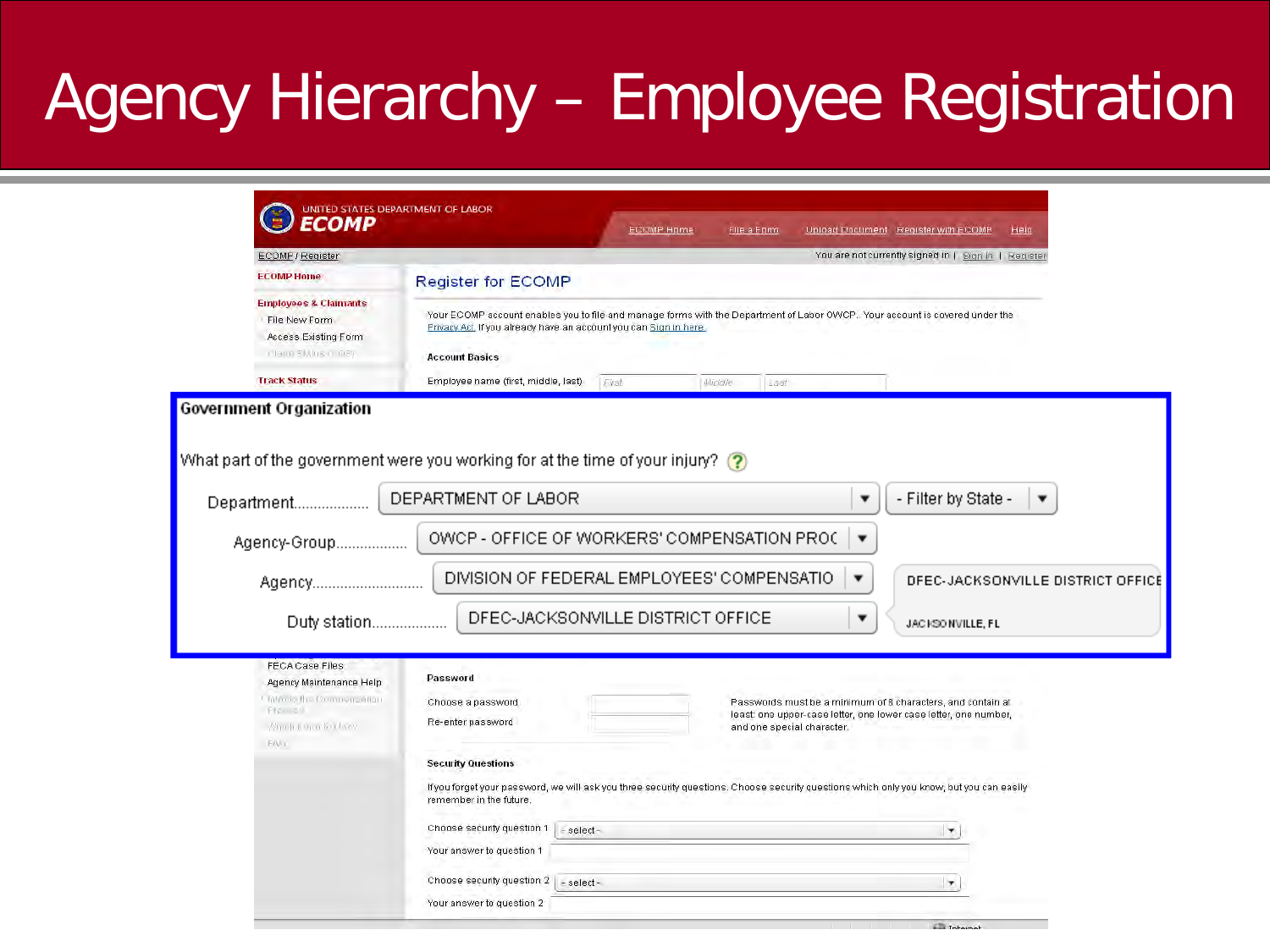## User Roles in ECOMP

- **Agency Maintenance User ECOMP** Power User at the Agency
- **Agency Reviewer Injury** Compensation Specialist at the Agency
- OSHA Record Keeper Safety staff at the Agency responsible for OSHA reporting
- **Employee** Manages own account and registration
- Supervisor No account needed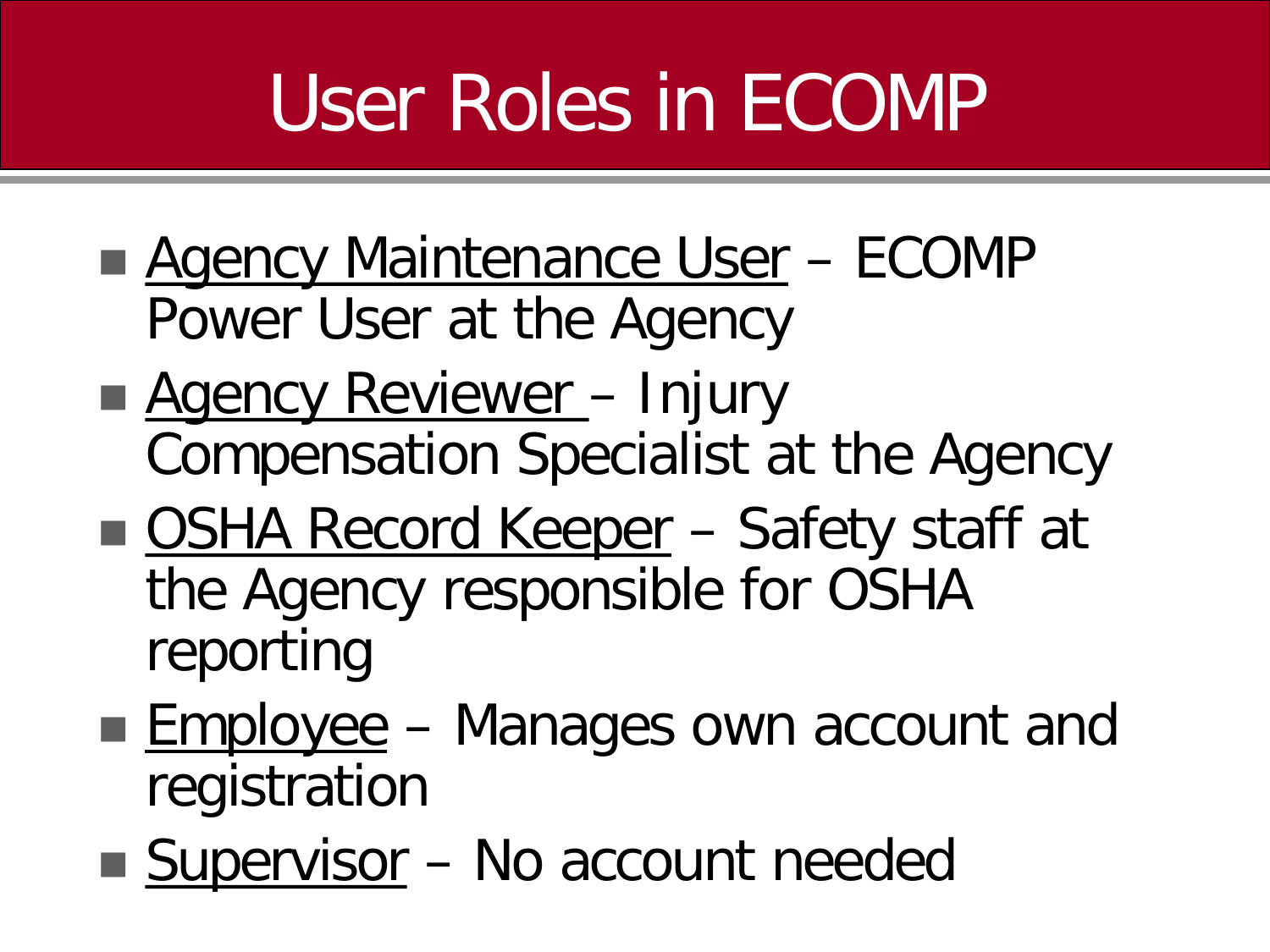### User Management

| ECOMP / Administration / Users               |                     | Signed in as Derek Tukenmez   Sign Out   Account |  |  |  |
|----------------------------------------------|---------------------|--------------------------------------------------|--|--|--|
| <b>All Reviewers</b><br>Show<br>$\mathbf{v}$ | DEPARTMENT OF LABOR |                                                  |  |  |  |
| Search Users                                 |                     |                                                  |  |  |  |
| Name.                                        | Username            | Role:                                            |  |  |  |
| Rios, Tony                                   | ctr1                | Agency Reviewer                                  |  |  |  |
| Rios, Tony                                   | ctr2                | OSHA Record Keeper                               |  |  |  |
| T, D                                         | dtork               | OSHA Record Keeper                               |  |  |  |
| Tukenmez, Derek T                            | dtukenmez-or        | OSHA Record Keeper                               |  |  |  |
| Tukenmez, Derek                              | dtukenmez1          | Agency Reviewer                                  |  |  |  |
| Imhoff, Michael                              | imhoffardol         | Agency Reviewer                                  |  |  |  |
| Valdivieso, Jennifer                         | jhv                 | Agency Reviewer                                  |  |  |  |
| Remmell, Joseph M                            | jremmell            | Agency Reviewer                                  |  |  |  |
| Tritz, Julia A                               | jtritz              | OSHA Record Keeper                               |  |  |  |
| Tritz, Julia                                 | jtritz2             | OSHA Record Keeper                               |  |  |  |
| Valdivieso, Jennifer                         | jvaldivieso         | OSHA Record Keeper                               |  |  |  |
| Clarke, Rita                                 | rclarke23           | Agency Reviewer                                  |  |  |  |
|                                              |                     |                                                  |  |  |  |
|                                              |                     |                                                  |  |  |  |
|                                              |                     |                                                  |  |  |  |
|                                              |                     |                                                  |  |  |  |
|                                              |                     |                                                  |  |  |  |
|                                              |                     |                                                  |  |  |  |
|                                              |                     |                                                  |  |  |  |
|                                              |                     |                                                  |  |  |  |
|                                              |                     |                                                  |  |  |  |
|                                              |                     |                                                  |  |  |  |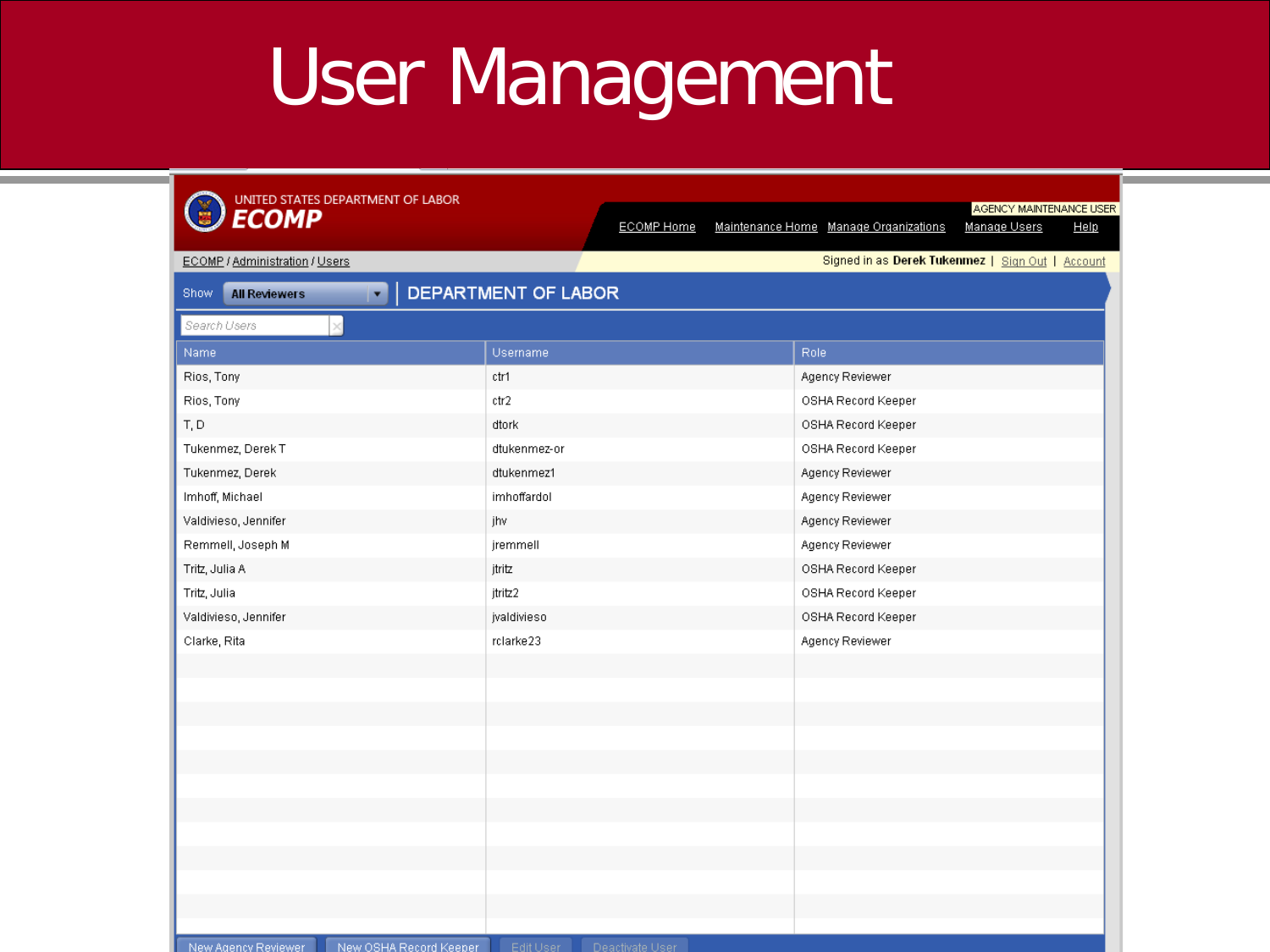### Adding a User

| AX Emanuel 6                                    | DEPARTMENT OF LABOR       |                                                                                                                                                                                                                    |                                          |
|-------------------------------------------------|---------------------------|--------------------------------------------------------------------------------------------------------------------------------------------------------------------------------------------------------------------|------------------------------------------|
| <b>Light</b><br>Rios, Tany                      | <b>Agency Reviewer</b>    | <b>Create New User</b>                                                                                                                                                                                             | $\boldsymbol{\mathsf{x}}$<br>m           |
| Foo's, Tony<br>T, D.<br>Tokinnyille, Donnik T.  | Department<br>Role        | DEPARTMENT OF LABOR<br><b>Agency Reviewer</b>                                                                                                                                                                      | Keeper<br><b>JOHNWY</b><br><b>NUMBER</b> |
| <b>Tukinnyillz, Disnik</b><br>Imlant, Michael   | First name<br>Middle name | First<br>Middle                                                                                                                                                                                                    | m<br>m                                   |
| Valdiylayo, Jenistler<br>Platyrous), Jonatin M. | Last name                 | Last                                                                                                                                                                                                               | ver<br>ra i                              |
| TIRE JUNEA<br>THE JUNE                          | Username<br>Email         | Usemame<br>example_email@dol.gov                                                                                                                                                                                   | <b>STORENT</b><br><b>IOD</b> #1994       |
| Valdiviews, Jennifer<br>Clarkill, Filte         | Password                  | User must set password upon sign in                                                                                                                                                                                | <b>KONFERT</b><br>m                      |
|                                                 | Dashboard.                | After creating this user, switch to the Organization Manager to assign<br>them as a reviewer to organizations within their Department. They must<br>be assigned to at least one organization in order to use their |                                          |
|                                                 |                           | <b>Save &amp; Create Another</b><br><b>Save</b><br>Cancel                                                                                                                                                          |                                          |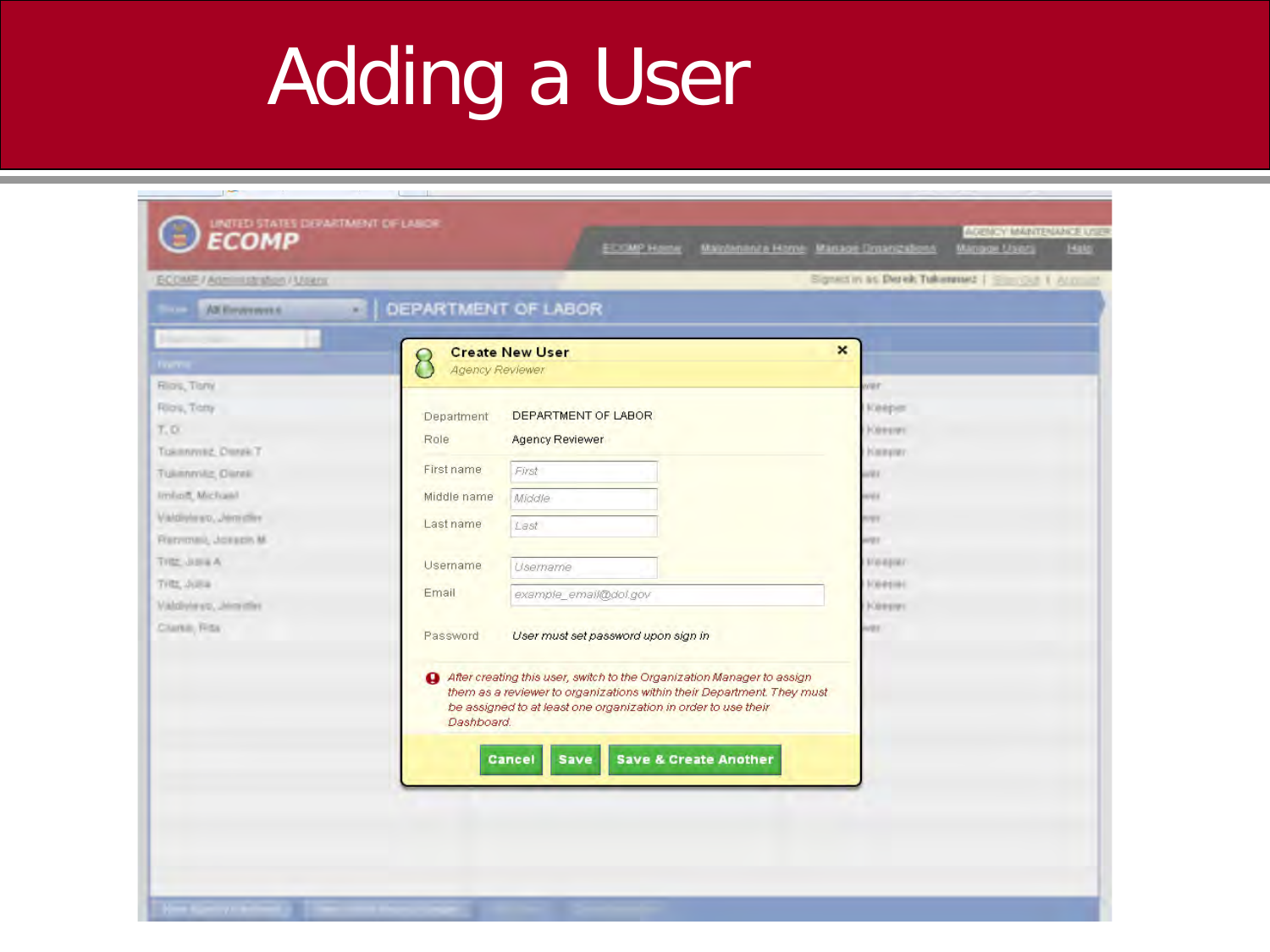# Assigning Users

- Once you have created your agency hierarchy and created accounts for the ARs and ORKs, you can create settings for you Department/Agency Group/Agency, etc.
- **This includes choosing what forms can** be filed, when you would like notifications to be sent on form status, and the ARs and ORKs responsible for each agency.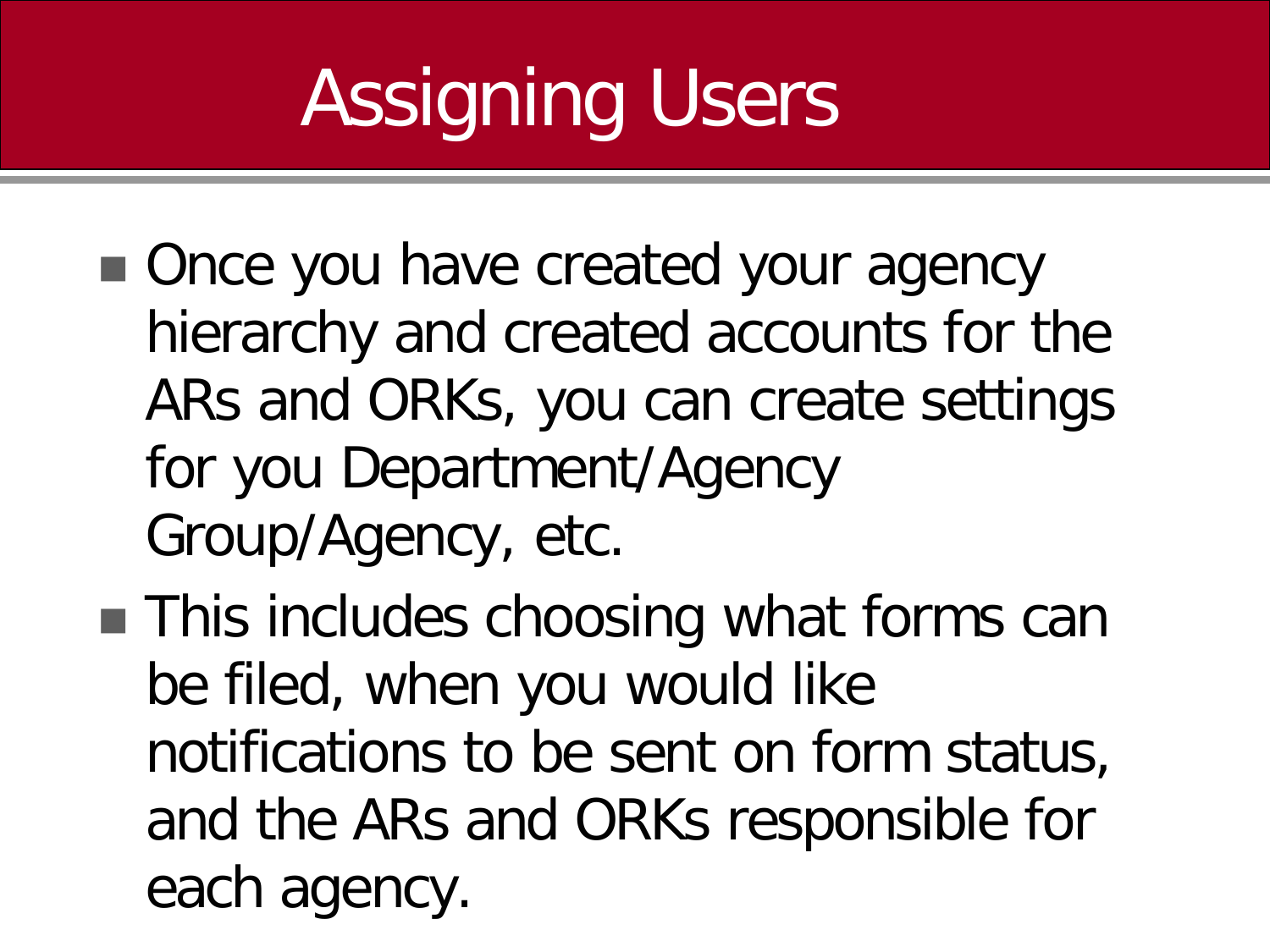## Agency Maint. / Dept. Settings

| <b>DEPARTMENT OF</b><br>$\star$<br>Administration in first Organization<br><b>BLG- Bureau of Labor Hists</b><br>ETA - Employment and Tranving<br>Forms<br>OSEC - Office of the lierrelay<br>The Company of Personal View | <b>Department Settings</b><br><b>DEPARTMENT OF LABOR</b><br>Organization Name DEPARTMENT OF LABOR<br>V ECONF is anabled for this Department<br>Which forms can be submitted within this organization? (CA-6 is always available) | This organization is set up, but one or more sub-organizations are not.                       | $\mathbf{x}$                                 | <b>IN OF FEDERAL</b><br>COMPENSATION<br>m |
|--------------------------------------------------------------------------------------------------------------------------------------------------------------------------------------------------------------------------|----------------------------------------------------------------------------------------------------------------------------------------------------------------------------------------------------------------------------------|-----------------------------------------------------------------------------------------------|----------------------------------------------|-------------------------------------------|
|                                                                                                                                                                                                                          |                                                                                                                                                                                                                                  |                                                                                               |                                              |                                           |
|                                                                                                                                                                                                                          |                                                                                                                                                                                                                                  |                                                                                               |                                              | C-BOSTON DISTRICT OFFICE                  |
|                                                                                                                                                                                                                          |                                                                                                                                                                                                                                  |                                                                                               |                                              |                                           |
|                                                                                                                                                                                                                          |                                                                                                                                                                                                                                  |                                                                                               |                                              |                                           |
|                                                                                                                                                                                                                          |                                                                                                                                                                                                                                  |                                                                                               |                                              | EC-NEWVIDAK DISTRICT (IFF)                |
|                                                                                                                                                                                                                          |                                                                                                                                                                                                                                  |                                                                                               |                                              | EC-PHILADIST OFF-TIUTE TE.                |
|                                                                                                                                                                                                                          | $\sqrt{$ OSHA301, CA-1, and CA-2                                                                                                                                                                                                 |                                                                                               | $\sqrt{CA-7}$ , CA-7a, and CA-7b             | EC-JACKSONAILLE DISTRICT                  |
| Other Agencies                                                                                                                                                                                                           | For forms in process, send email notice when                                                                                                                                                                                     | OSHA301, CA-1 & 2                                                                             | CA-7, 7a & 7b                                | EC-CLEVELAND DISTRICT OF                  |
| WHEI - Wage and Holly Elmslork                                                                                                                                                                                           | 5<br>with Supervisor after                                                                                                                                                                                                       | $\ddot{\ddot{\cdot}}$<br>$\overline{a}$<br>days                                               | $ \div $<br>days                             | EC-CHICAGO DISTRICT (IFFICE               |
|                                                                                                                                                                                                                          | 5<br>with Reviewer after                                                                                                                                                                                                         | $\div$<br>$\overline{a}$<br>days                                                              | $\frac{1}{\sqrt{2}}$<br>days                 | EO DALLAS DISTRICT DIFFICE                |
|                                                                                                                                                                                                                          | $\boldsymbol{8}$<br>age overall since filing                                                                                                                                                                                     | $\div$<br>3<br>days                                                                           | $\div$<br>days.                              | EC VANSAS CITY DISTRICT O                 |
|                                                                                                                                                                                                                          | <b>Email Domains</b>                                                                                                                                                                                                             |                                                                                               |                                              | EC-DEMVER DISTRICT OFFICE                 |
|                                                                                                                                                                                                                          | <b>Allowed Domains</b><br>dol.gov                                                                                                                                                                                                |                                                                                               |                                              | EC-SAN FRANCISCO DISTRIC.                 |
|                                                                                                                                                                                                                          | <b>Reviewers &amp; Recipients of Form Notifications</b>                                                                                                                                                                          |                                                                                               |                                              | <b>EC-BEATTLE DISTRICT OFFICE</b>         |
|                                                                                                                                                                                                                          | <b>Reviewers</b>                                                                                                                                                                                                                 | Tukenmez, Derek - tukenmez.derek@dol.gov (OSHA),<br>Rios, Tony - rios.antonio@dol.gov (FECA), | $\blacktriangle$<br>$\overline{\phantom{a}}$ | <b>HEATCHATTOWN OFFICE-</b>               |
|                                                                                                                                                                                                                          | <b>Other Recipients</b>                                                                                                                                                                                                          |                                                                                               |                                              |                                           |
| Help                                                                                                                                                                                                                     |                                                                                                                                                                                                                                  |                                                                                               |                                              |                                           |
|                                                                                                                                                                                                                          | Each organization must have at least one domain, one Agency Reviewer, and one OSHA Record Keeper.                                                                                                                                |                                                                                               |                                              |                                           |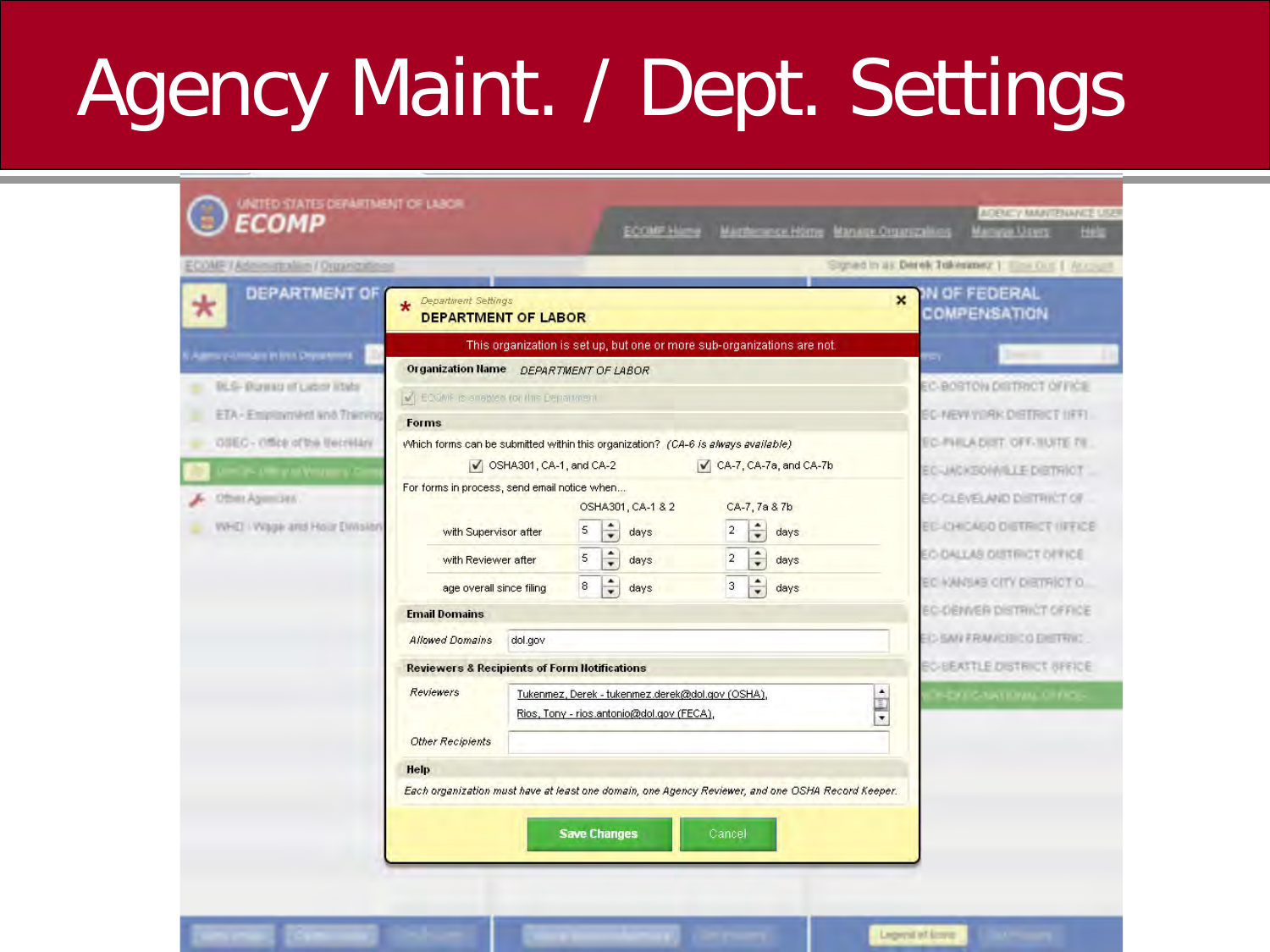### ECOMP's Workflow

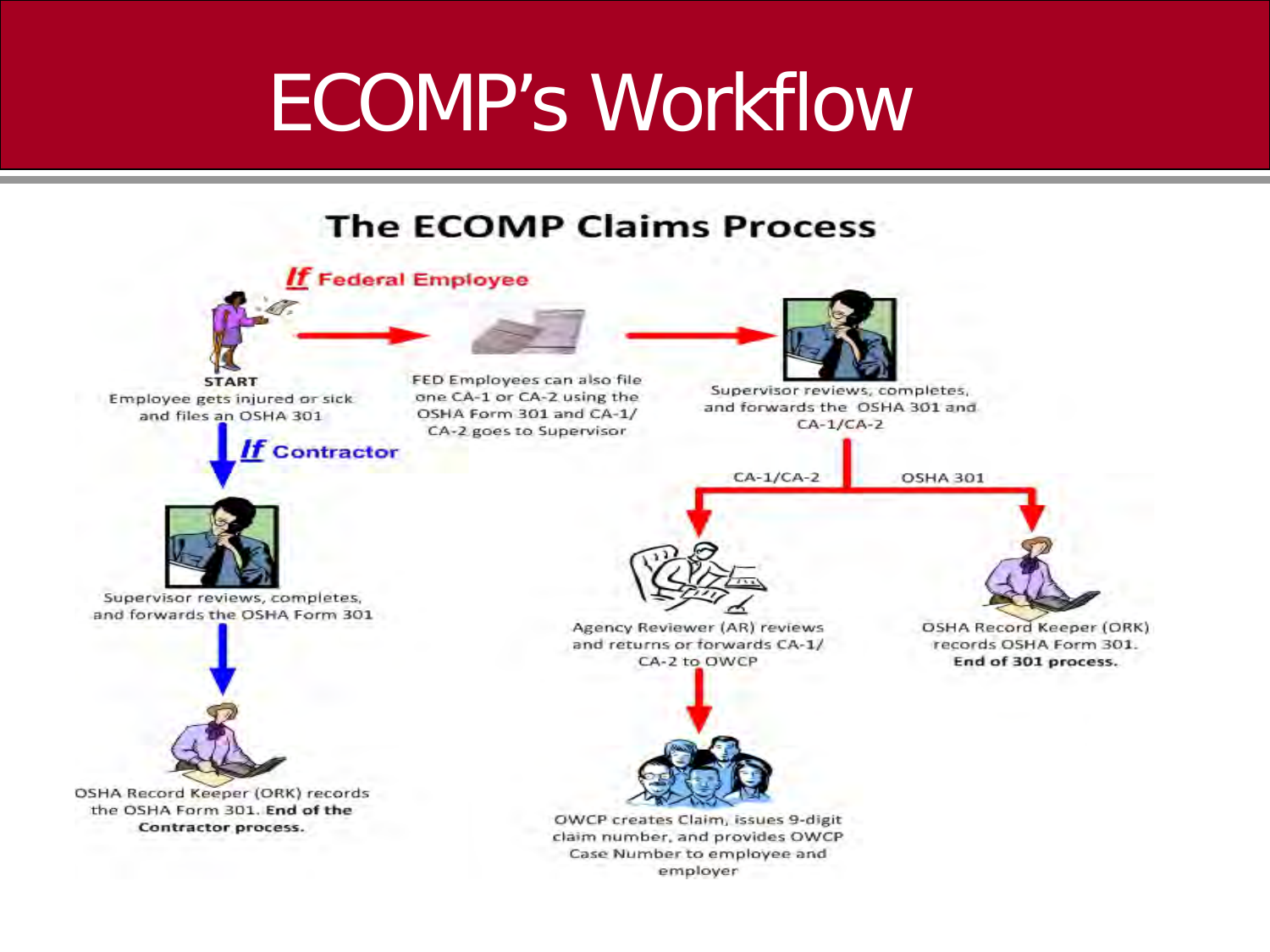### AR Workflow Management

- In addition to the email notifications, you will have access to an Agency Reviewer Dashboard. You can log in each morning and view:
	- Claims awaiting your review
	- Claims awaiting Supervisor Review
	- Claims you filed on behalf of the injured worker
	- Claims rejected by DFEC
	- **All claim forms**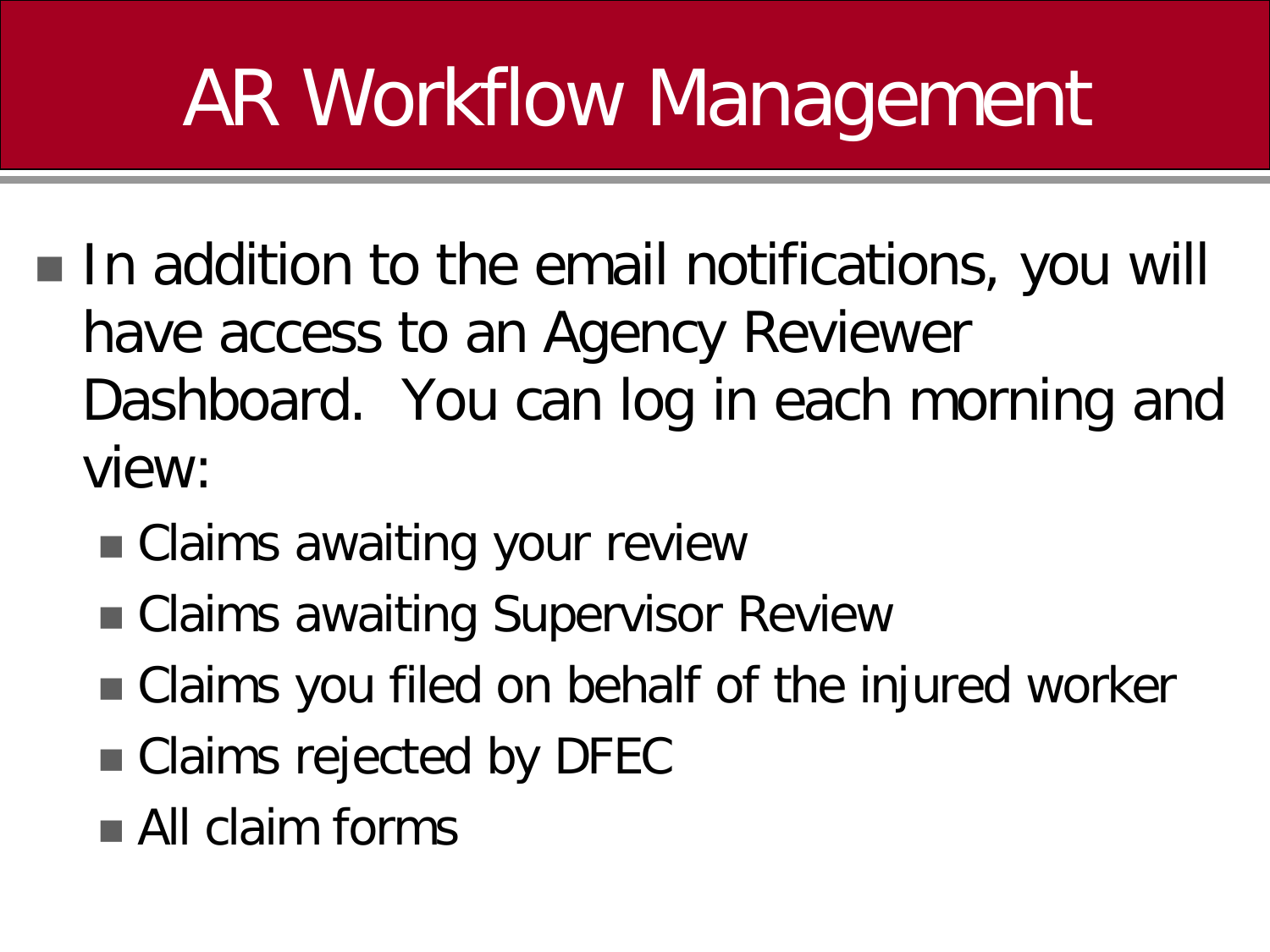### Coming Enhancements

In the next phase of ECOMP, additional forms will be available for electronic submission:

- CA-7a: Time Analysis Form
- CA-7b: Leave Buy Back
- CA-6: Report of Employee Death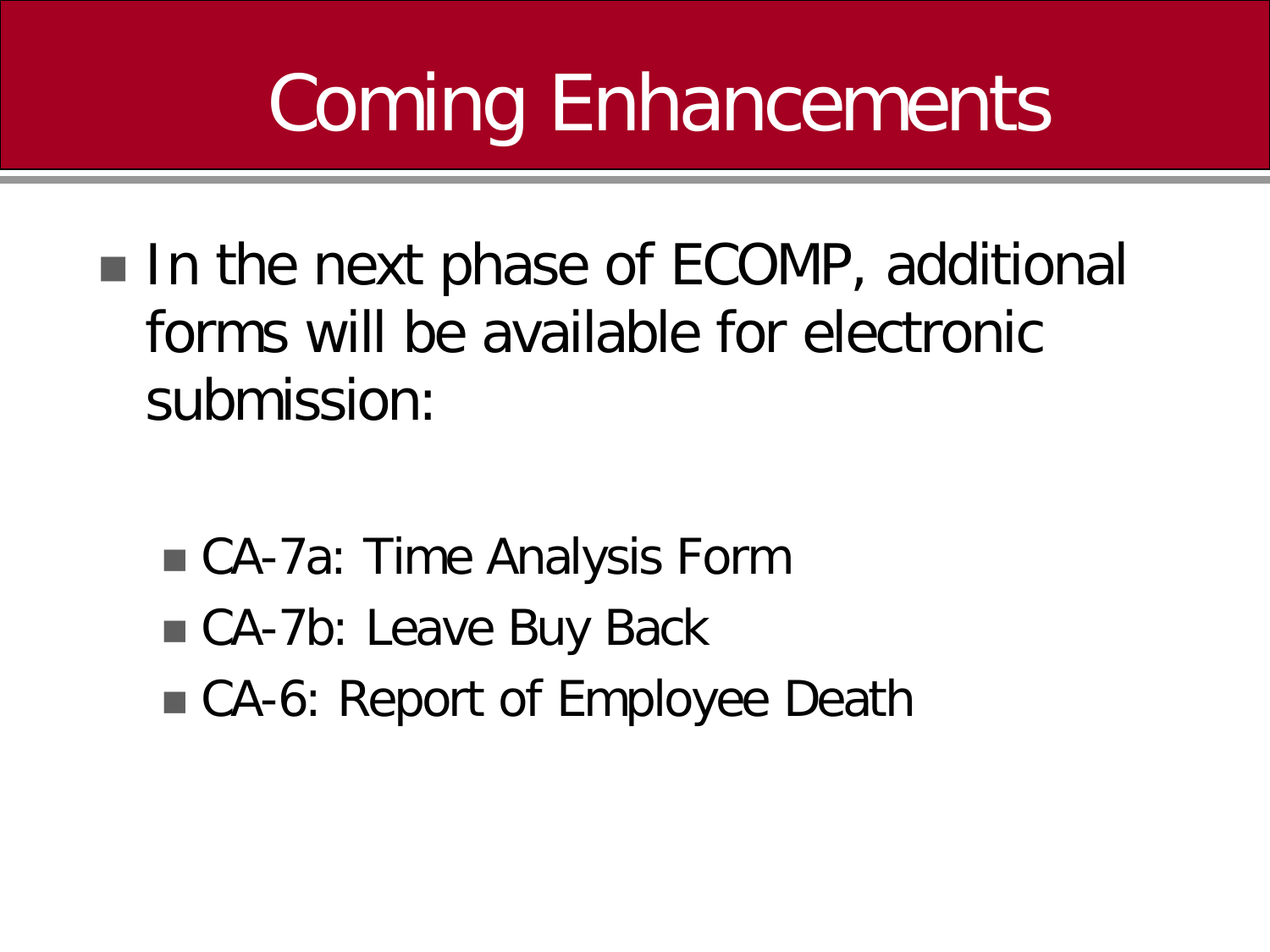## Coming Enhancements

- The next phase of ECOMP will also include report functionality:
	- OSHA 300/300a Injury and Illness logs
		- Will be populated from information entered on OSHA 301 forms
		- May be edited by ORK
	- Injury and Occupational Disease Trends
	- Real-time POWER Timeliness reports
		- CA-1 and 2 and CA-7 real-time submission timeliness
		- Can be run for specific Bureaus or locations (based on Chargeback code)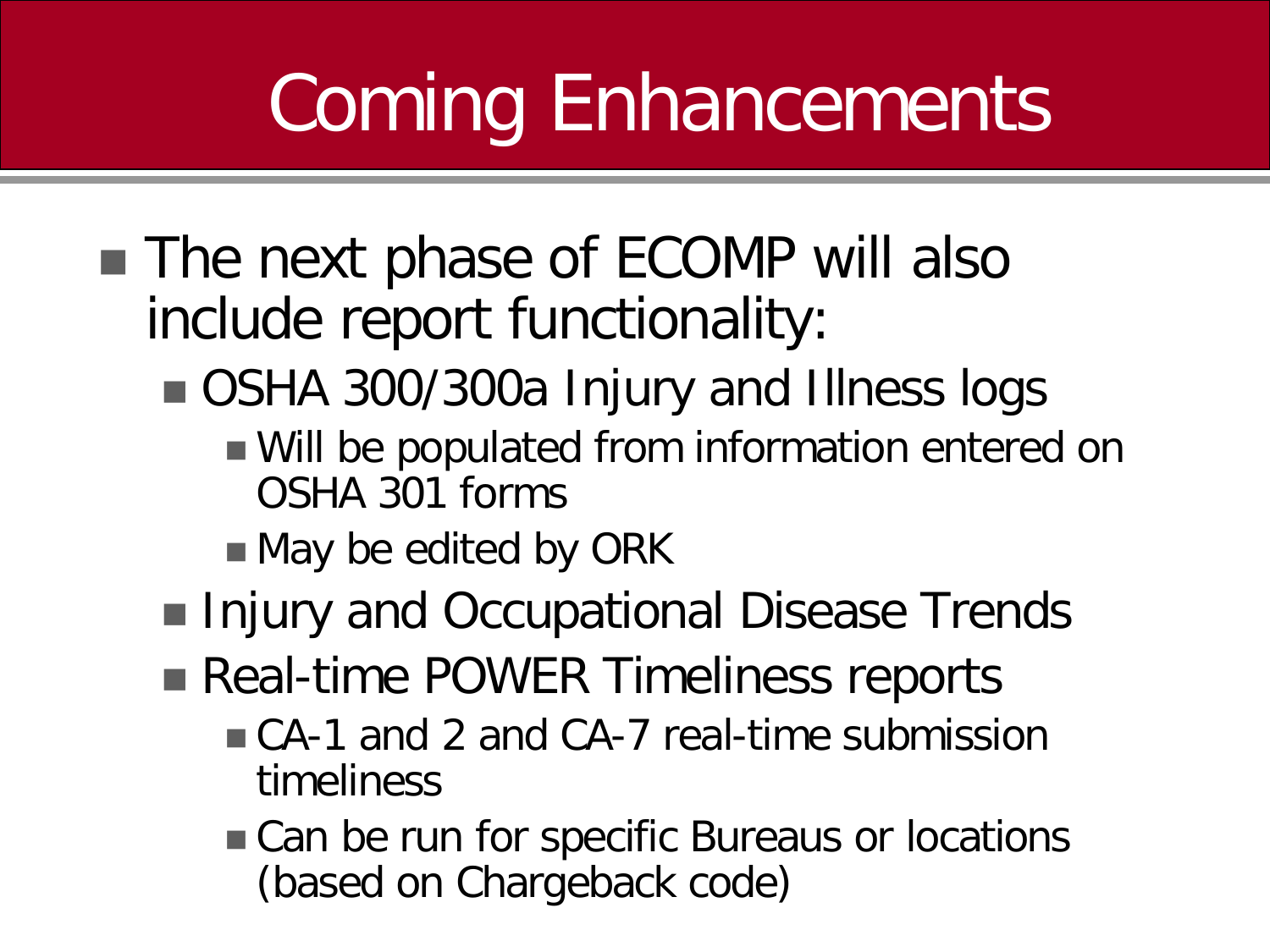### Coming Enhancements

- **ECOMP** will continue to evolve and be enhanced based on our experiences and feedback received from our customers
- Any changes to FECA procedures, forms, etc. will be implemented in ECOMP by OWCP